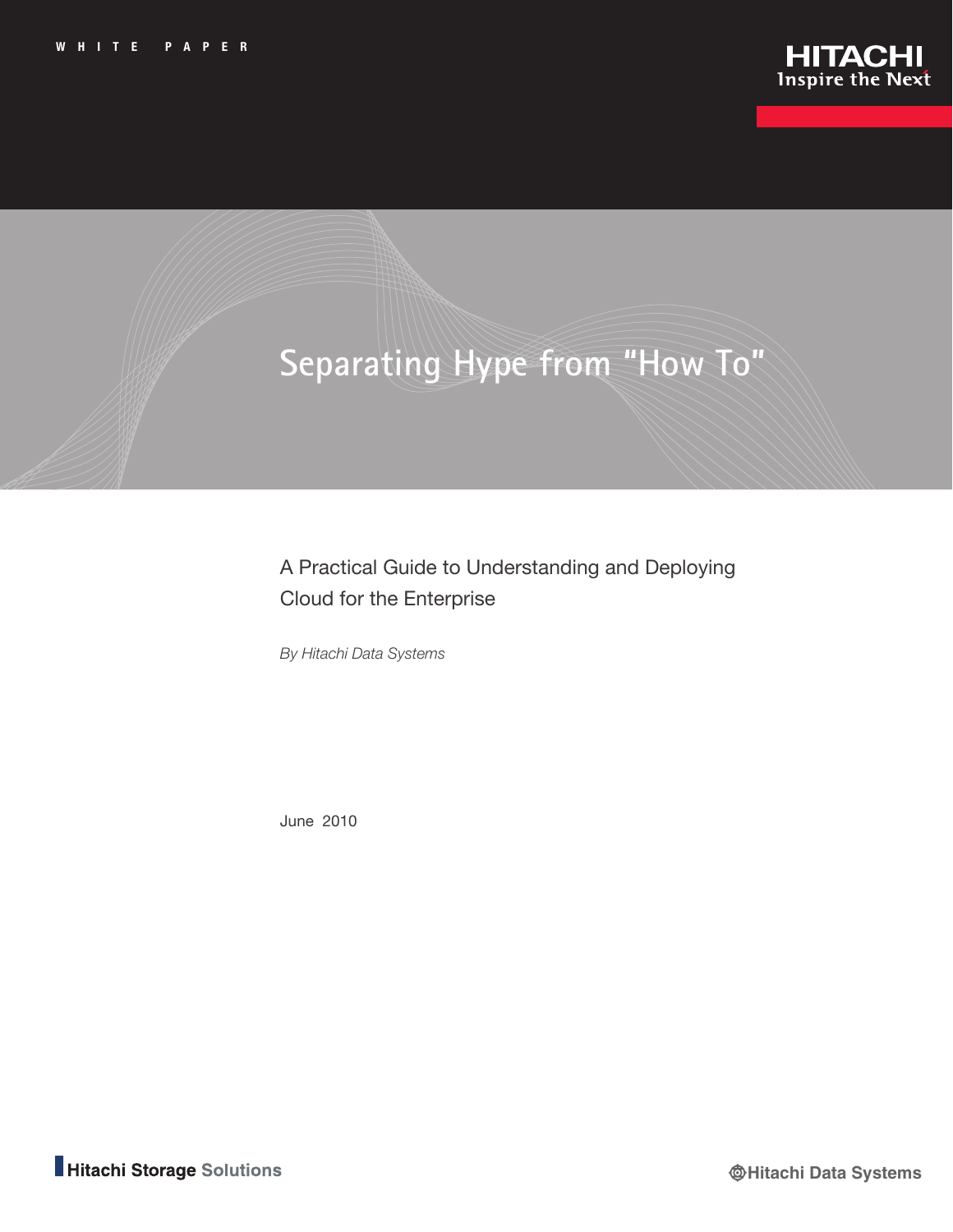# Table of Contents

| <b>Executive Summary</b>                                        | 3  |
|-----------------------------------------------------------------|----|
| <b>Introduction</b>                                             | 4  |
| Another Paradigm Shift in the IT Industry                       | 5  |
| A Practical Understanding of Cloud                              | 5  |
| Why Cloud Is Important                                          | 8  |
| <b>Getting Started</b>                                          | 10 |
| How to Spend More Efficiently for Lower IT Costs                | 10 |
| What to Know about Emerging Standards                           | 11 |
| How to Scrutinize SLAs in the Cloud                             | 11 |
| How Security and Legalities Translate to the Cloud              | 11 |
| How Cloud Addresses Changing Storage Needs                      | 12 |
| <b>Best Practices and Use Cases for Deploying Cloud</b>         | 13 |
| Adopt Cloud at Your Own Pace                                    | 13 |
| Move from Peripheral to Core Data                               | 14 |
| Simplify for Greater Operational Efficiencies                   | 14 |
| Target Cost Centers for Adding Business Value                   | 14 |
| <b>Understanding Cloud Enablement from Hitachi Data Systems</b> | 15 |
| Cloud Strategy Simplifies Adoption                              | 17 |
| At the Ready with Managed Services for Cloud                    | 19 |
| <b>Partnering with Hitachi Data Systems</b>                     | 20 |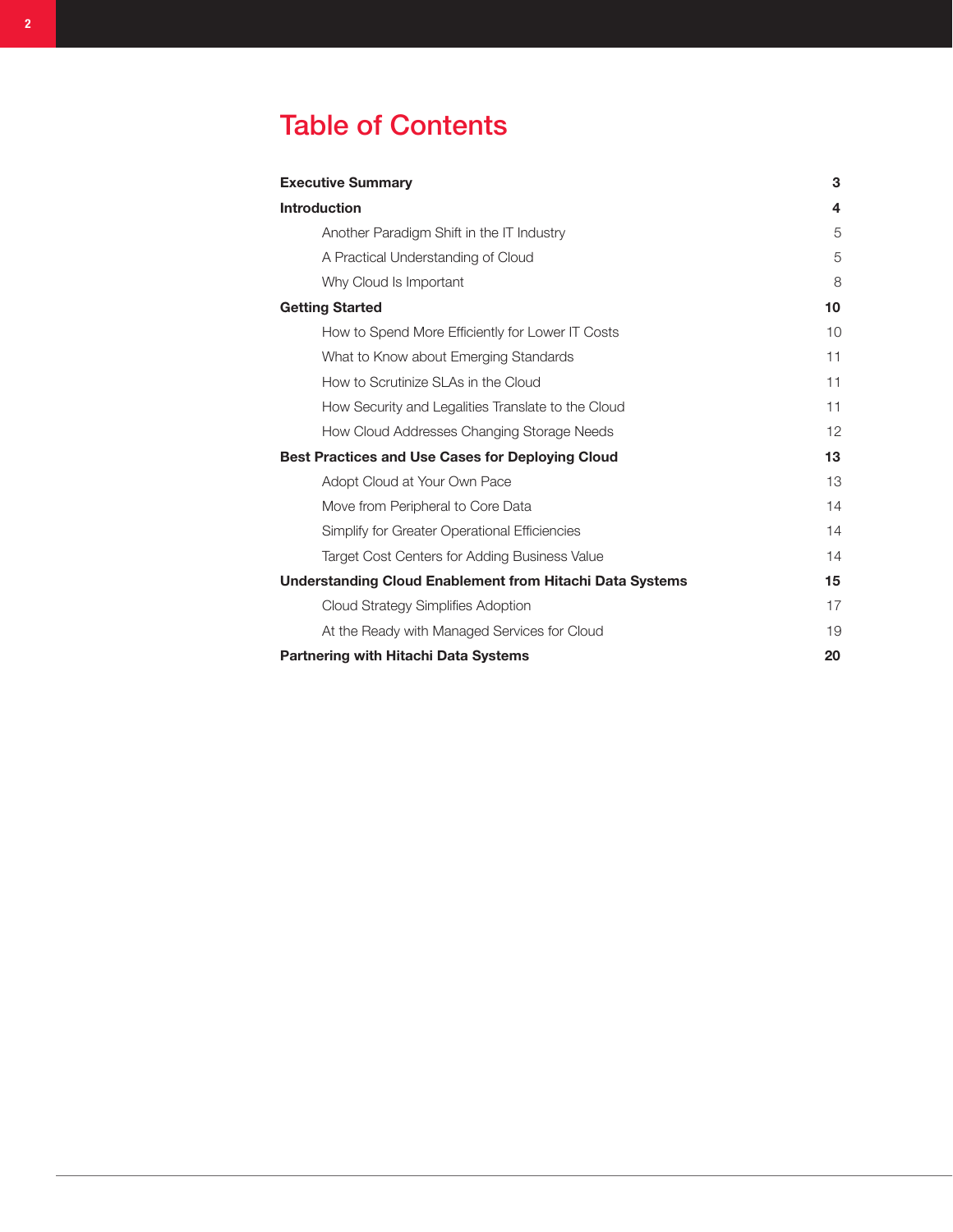## <span id="page-2-0"></span>Executive Summary

When faced with the moment-by-moment business and IT pressures swirling around any large data center, a boiling cauldron may come to mind. Today's enterprise organizations are keenly seeking ways to securely and cost-effectively address rampant multifaceted data growth with flat or shrinking budgets. An unprecedented upsurge in new unstructured data types, such as rich media, picture archiving and communication systems (PACS), and e-discovery documents, as well as their storage requirements are also buckling the data center's ability to maintain control. According to many industry experts, keeping up with data growth is the top challenge of IT managers.

So, where do manageable costs and unparalleled data growth become simpatico? Answers may lie in cloud computing. Representing a paradigm shift in the way organizations can reduce capital and operational costs (CAPEX and OPEX), cloud computing transitions conventional storage methods to a utility-type service model. Similar to an electric company that charges customers based on consumption, cloud offers a way for IT organizations to subscribe to on-demand capacity and usage services, and it can be metered either internally or through an external provider. Savings are amplified as subscribers shift their storage burdens to this pay-as-you-use model. In some instances, the organization's need for upfront capital investment goes down; and in other cloud offerings, operational expenses such as power, cooling and storage management tasks move to the cloud provider. Cloud fosters a more agile IT environment.

While the promise of cloud is heady, especially in a tumultuous business climate, there is much confusion about the different types of cloud, what they actually offer, and which, if any, will meet stringent business requirements. Knowing when and how best to deploy cloud is critical to protecting the lifeblood of the organization — the data itself. Enterprises are concerned about security beyond the firewall and gaining the most value from cloud without undergoing forklift changes to existing investments.

As a global leader and longtime innovator in data center technologies and services, Hitachi Data Systems has been integrally involved in researching and maturing cloud best practices and end-toend cloud solutions. This paper focuses on separating the hype of cloud from the crux of how to deploy cloud safely and cost-effectively for the enterprise.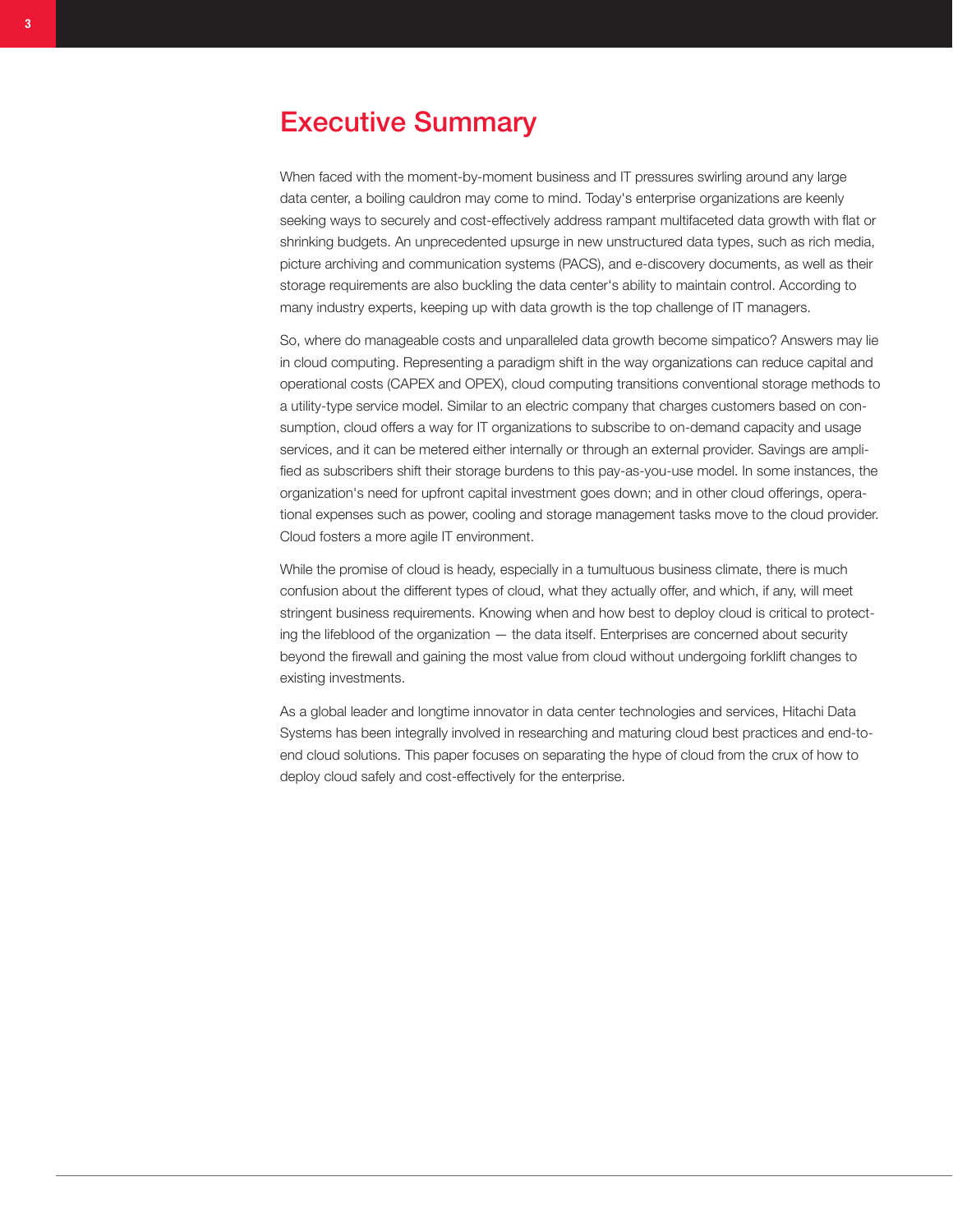<span id="page-3-0"></span>Along with the promise of better cost models for managing astronomical data growth, cloud computing brings forward an entire evolution for the IT industry. As enterprise organizations experience the crush of relentless demands for greater availability, performance and rapid deployment of new applications, the edict to do more with less prevails. Plenty of new storage requirements are being driven by unstructured data types, such as file and print records, emails, and medical and legal imaging, as well as vast content repositories for rich media and static reference data. These new data types are growing faster than any other previous categories of data, such as relational databases or business continuity copies. In the mix are the far reaching complexities of many IT environments, such as changing business models, mergers and data security regulations across a global landscape, and maintenance of legacy systems. It is no wonder the enterprise data center needs a better solution.

As early as 1961, the idea for utility-type computing was being developed. John McCarthy, the computer scientist responsible for coining the term "artificial intelligence," gave a speech at MIT on computer time-sharing technology and how it could lead to computing power and specific applications being sold through the utility business model, like water or electricity. The idea faded a decade later, as hardware, software and telecommunications technologies of the time were not ready.

Historically, the IT industry has sought and found technology solutions for improving how data is managed, stored and accessed. Data centers first created islands of SCSI disk drives as direct attached storage (DAS), with each drive dedicated to an application or server, and no network in between. When IT managers needed more flexible ways to share data and utilize resources across platforms, DAS gave way to networked storage architectures, such as network attached storage (NAS) and storage area networks (SAN). Intended to consolidate and virtualize disk capacity, networked storage helped improve provisioning flexibility and efficiency, especially for the data center managing several terabytes.

In today's Internet Era, the emphasis is on cost-effectively managing multiple petabytes of storage and a more stringent compliance landscape. Traditional networked storage technologies alone are no longer able to scale and perform at the demanding levels needed to keep pace with punishing data growth rates and requirements using existing budgets and resources. More data storage usually means additional CAPEX for infrastructure and floor space. In turn, operating OPEX climb between four and eight dollars for every dollar spent on capital equipment for: power and cooling; the administrative cycles to manage aging systems and manual processes; and time-consuming backup, recovery, migration and upgrades.

Enterprises clearly are looking to take big spending out of the data center while still meeting data management responsibilities. The limitations of networked storage and the clamor to significantly shrink the total costs of ownership are driving the IT industry into the next evolution — cloud computing. Hitachi Data Systems recognizes that cloud computing is not a singular product, but rather a means to provide IT services. Cloud is a way to simplify infrastructure while providing resiliency and lower CAPEX and OPEX for both service providers and end users. Operating as a delivery mechanism, cloud uses a flexible pay-per-use utility model in multitenant, virtualized environments that allow organizations to divest themselves of infrastructure management and instead focus on core competencies.

The limitations of networked storage and the clamor to significantly shrink the total costs of ownership are driving the IT industry into the next evolution — cloud computing.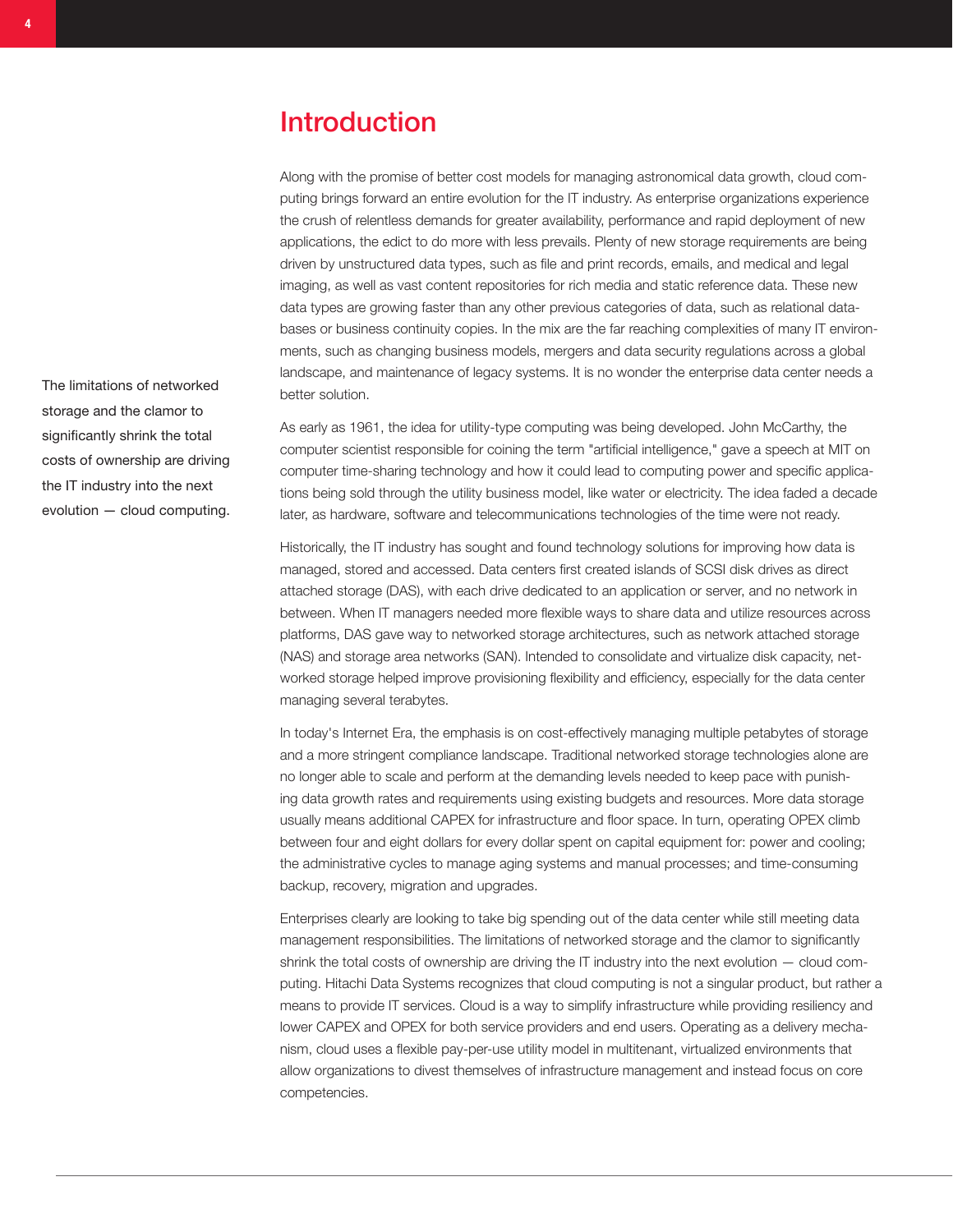## <span id="page-4-0"></span>Another Paradigm Shift in the IT Industry

Industry analysts predict that keeping up with data growth will be the top challenge of both midmarket and enterprise IT managers in the next two years.<sup>1</sup> Data held in content depots, large repositories of digital content amassed and organized for information sharing or distribution, are consuming disk storage space in rapid volume. IDC anticipates a compound annual growth rate of more than 100 percent for data housed in these repositories over the next 12 to 24 months. The drive to reduce capital expenses and operating costs associated with IT equipment will be instrumental in maturing cloud service models. Already, Gartner analysts are forecasting that software delivered as a service will account for 25 percent of the business software market in the year ahead, while IDC predicts that storage will outgrow all other types of cloud IT spending, nearly US\$6.2 billion through 2013.2

So, as the industry swings toward cloud service models, what can the enterprise organization expect to achieve? By taking advantage of the economies of scale in a multitenant deployment, where multiple customers or users share the same physical infrastructure, the enterprise is able to transfer CAPEX costs into more flexible OPEX spending, and subsequently lower OPEX costs as well. Cloud offers greater elasticity to enable the enterprise to grow or shrink capacity requirements on demand and simplify deployment for faster time to market or time to value. And with cloud, the IT organization may have more choices for setting multiple service level agreement (SLA) options, while gaining greater functionality, such as: content indexing and search, geographic dispersion of data, compliance, encryption and versioning without backup.

## A Practical Understanding of Cloud

What is cloud, really? While there are still varying definitions and much hype around what cloud does and does not mean, Hitachi Data Systems has established a set of key characteristics that cloud computing must provide:

- The ability to rapidly provision or de-provision a service
- A consumption model where users pay for what they use
- $\blacksquare$  The agility to flexibly scale  $-$  "flex up" or "flex down"  $-$  the service without extensive pre-planning
- A secure, direct connection to the cloud without having to recode applications
- Multitenancy capabilities that segregate and protect the data

#### Key Terms

With cloud come a few key terms:

■ Infrastructure as a Service (IaaS). This cloud service model provides the consumer or subscriber the capabilities to provision storage, networks and other essential computing resources, including operating systems and application software, without management or control of the underlying cloud infrastructure.

<sup>1</sup> The Enterprise Strategy Group, March 2009

<sup>2</sup> Source: IDC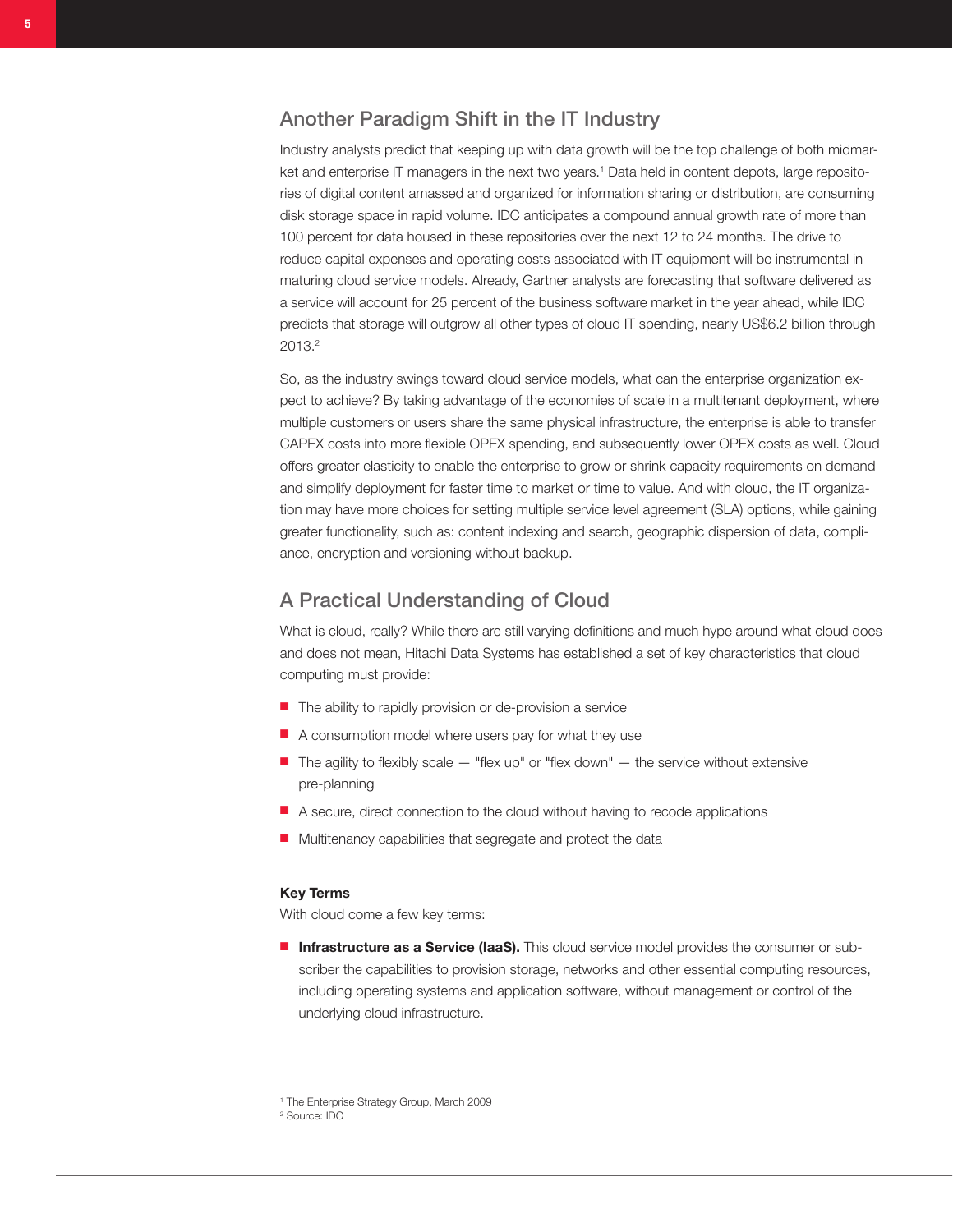- Software as a Service (SaaS). The consumer is able to use the cloud provider's applications running on a cloud infrastructure, accessible from various client devices through a thin client interface such as a web browser, but without management or control of the underlying cloud infrastructure.
- Storage as a Service (STaaS). This cloud model uses a combination of hardware, software and processes to efficiently deliver storage services.
- **Multitenancy.** This architectural model allows multiple customers to share a single instance of the infrastructure by partitioning that infrastructure (application, storage pool, network, etc.). The storage pool, for example, is divided into namespaces, either for separate customers in a hybrid or public cloud, or for business units in private cloud.
- Representational State Transfer (REST). This is a type of software architecture for client or server communications over the web.

#### Cloud Models

Hitachi Data Systems recognizes three main cloud models: private, hybrid and public. Each model may offer varying levels of security, services, access, SLAs and value to end users. See [Figure 1](#page-5-0).

<span id="page-5-0"></span>Figure 1. This diagram delineates the types and quality levels of service typically provided with each cloud category.



SME = Small and Medium Enterprise SP = Service Provider SI = Systems Integrator

#### *Private Cloud*

In a private cloud, all components reside within the firewall of an organization. The infrastructure is either managed internally by the IT department and is deployed to create an agile data center or may be managed and delivered as a service by a cloud provider. Behind the security of the firewall, private cloud embraces high levels of automation to virtualize the infrastructure, including servers, networks and storage, and to deliver services to business units or other branches.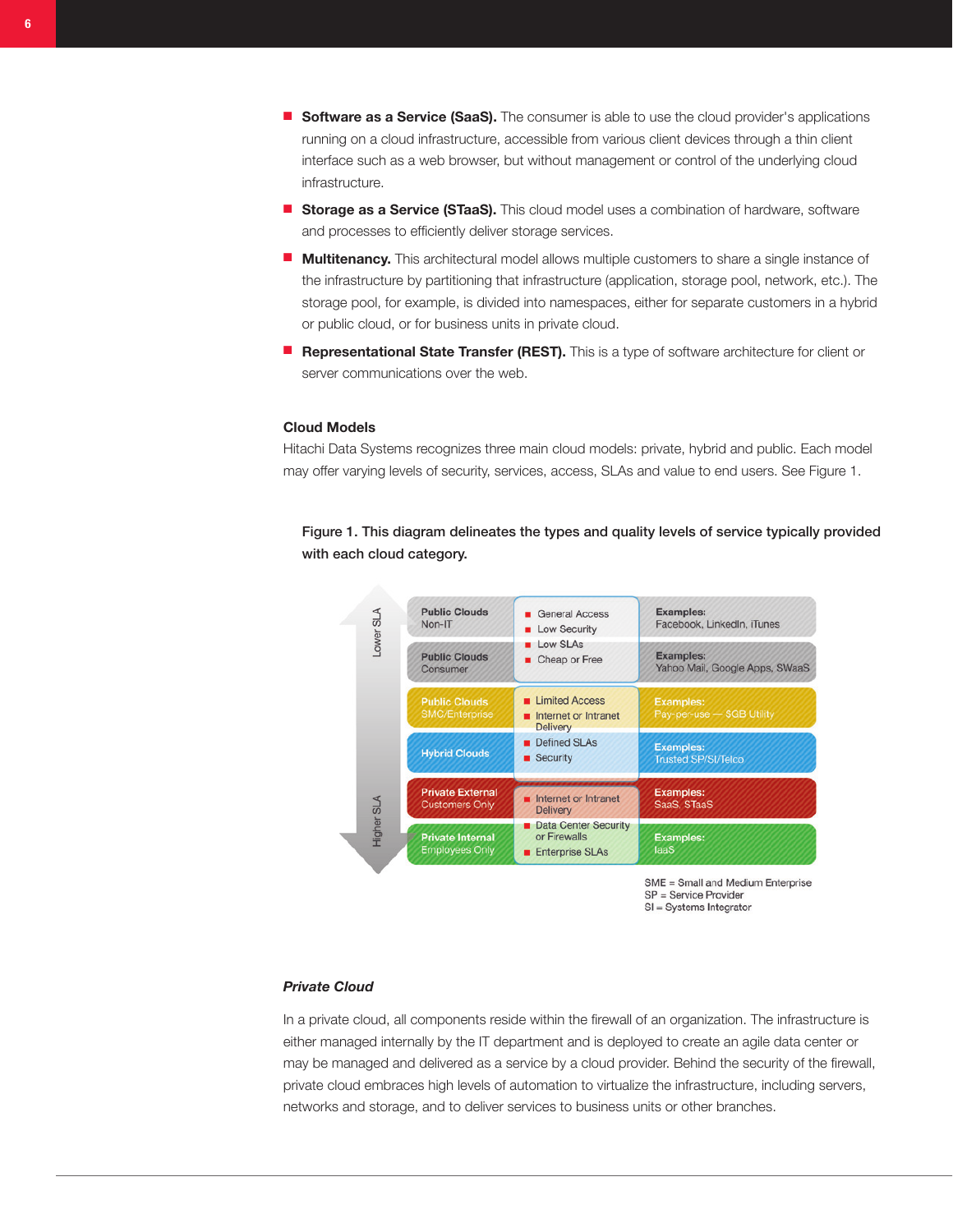Private clouds can deliver IaaS internally to employees or business units through an intranet or the Internet via a virtual private network (VPN), as well as software (applications) or storage as services to its branch offices. In both cases, private clouds are a way to leverage existing infrastructure, and deliver and chargeback for bundled or complete services from the privacy of the organization's network. Examples of services delivered through the private cloud include database on demand, email on demand or storage on demand.

With private cloud, security of the data and physical premises are determined and monitored by the IT team, and its high quality service level agreements (SLAs) remain intact. The organization maintains its own strong security practices of both the data and the physical location, such as key codes, passwords and badging. Access to data is determined internally and may resemble existing role-based access controls or grant separate administration and data permissions based on data types and security practices.

The values of private cloud to the end user are quick and easy resource sharing, rapid deployment, self service and the ability to perform chargebacks. The value to the service provider, or in this case, the organization, is an ability to initiate chargeback accounting for usage while maintaining control over data access and security.

#### *Hybrid Cloud*

The hybrid cloud model consists of a combination of internal and external cloud infrastructures whereby selected data, infrastructure or applications are allowed to "punch through" the corporate firewall and be provided by a trusted cloud provider. Here, the multitenant infrastructure outside the firewall delivered by a trusted cloud provider is leveraged for further cost reduction. The subscriber and the hybrid cloud provider are bound together by standardized or proprietary technologies that enable data and application portability. The IT organization makes decisions regarding what types of services and data can live outside the firewall to be managed by a trusted third-party partner, such as telcos, systems integrators and Internet service providers.

Hybrid cloud usually provides an attractive alternative to the enterprise when internal processes can no longer be optimized: for example, when the organization's cost infrastructure can only be amortized across business units or a small customer base. By moving certain data and applications to a hybrid cloud, the enterprise is able to significantly reduce the costs of providing services by taking advantage of the multitenant capabilities and economies of scale. The overall outlay of service delivery shifts to the pay-for-usage model for the organization, while the trusted provider appreciates higher utilization rates through its shared infrastructure. The result is reduced costs for any given service offered through the hybrid cloud.

Building bridges between the enterprise and its trusted partners is critical to assuring data is protected. Hybrid cloud providers use stringent security practices and uphold high quality SLAs to help the enterprise mitigate risks and maintain control over data managed services and application hosting services delivered through multitenancy. The enterprise also determines access limitations for the provider and whether the services will be delivered via VPNs or dedicated networks.

The value to the enterprise, beyond cost reductions and perhaps the divestiture of infrastructure requirements, is well managed services that are seamlessly and securely accessed by its end users. The value to the trusted provider comes with the economies of scale, supplying services to multiple customers while increasing utilization rates of highly scalable cloud enabled infrastructure.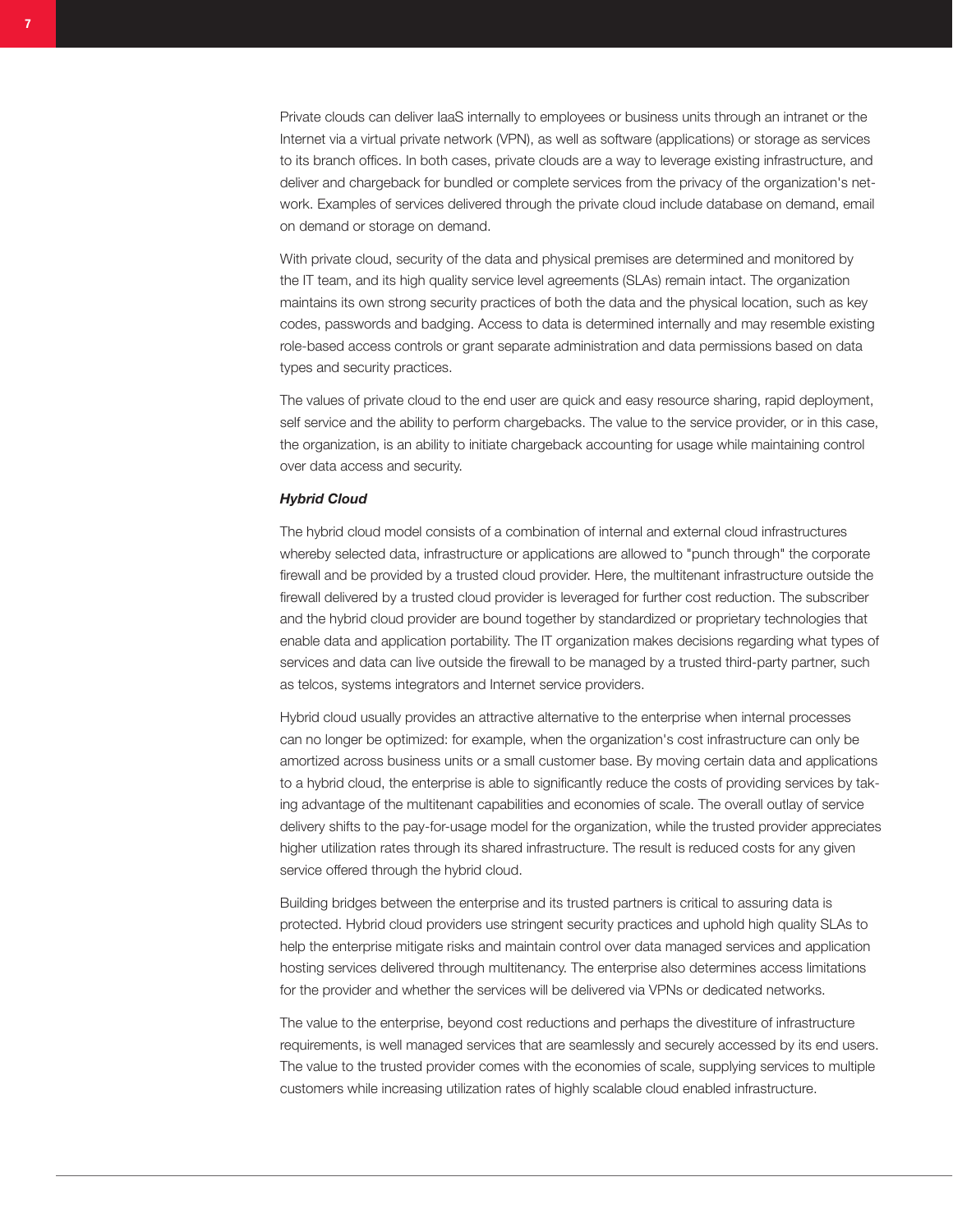#### <span id="page-7-0"></span>*Public Cloud*

In a public cloud model, all major components are outside the enterprise firewall, located in a multitenant infrastructure. Applications and storage are made available over the Internet via secured IP, and can be free or offered at a pay-per-usage fee paid with credit cards. This type of cloud supplies easy-to-use consumer-type services, such as: Amazon and Google on-demand web applications or capacity; Yahoo mail; and Facebook or LinkedIn social media providing free storage for photographs. The elasticity, low entry costs and ease of use of public cloud seem well suited to supporting applications that follow web design, service oriented architecture or virtual server environments.

While public clouds are inexpensive and scale to meet needs, they typically provide "consumerlevel" or lower SLAs and may not offer the guarantees against data loss or corruption found with private or hybrid cloud offerings. Public cloud is appropriate for consumers and entities not requiring the same levels of service that are expected within the firewall. Also, the public IaaS clouds do not necessarily provide for restrictions and compliance with privacy laws, which remain the responsibility of the subscriber or corporate end user.

In many public clouds, the focus is on the consumer and small and medium businesses where payper-use pricing is available, often equating to pennies per gigabyte. Examples of services here might be picture and music sharing, laptop backup or file sharing.

The value of public cloud will continue to grow, especially as security and availability measures mature. Public cloud creates an opportunity for more "greenness" by removing infrastructure responsibilities and facility costs for subscribers and by enabling providers to employ environmentally friendly multitenant facilities where resources are more efficiently shared.

## Why Cloud Is Important

The buzz around cloud computing indicates something significant beyond what is happening in just the IT industry. Cloud is an elastic delivery model that will enable businesses across all industries to become more adaptable and interconnected. Monolithic and aging infrastructures give way or progress toward a "rent versus buy" state of agility, where noncore competencies are shed for not just on-demand technology but also on-demand business innovation and savings.

Enterprises don't shift overnight, and many C-level executives remain hesitant to adopt cloud too quickly or wholly. Commonly used to gauge the adoption of technology is Rogers' bell curve, which describes the acceptance of a new product or innovation over time. The model indicates that the first group of people to use a new product is called "innovators," followed by "early adopters." Next come the early and late majority, and the last group to eventually adopt a product are called "laggards." If the industry were to use Rogers' bell curve to examine the adoption of cloud computing, it might reveal that the early majority of the industry is waiting for early adopters to demonstrate the real value of cloud computing in business.<sup>3</sup> Yet, the draw of dramatically lower CAPEX and simultaneously reduced OPEX is valid and difficult to ignore.

<sup>3</sup> *Cloud Computing: It's about Management Innovation*, by Peter Fingar, Executive Partner, Greystone Group, December 2009 (http://www.bptrends.com/publicationfiles/12-09-COL-EXT%20Comp-Cloud%20ComputingtMgtInnovation-Fingar-final.pdf)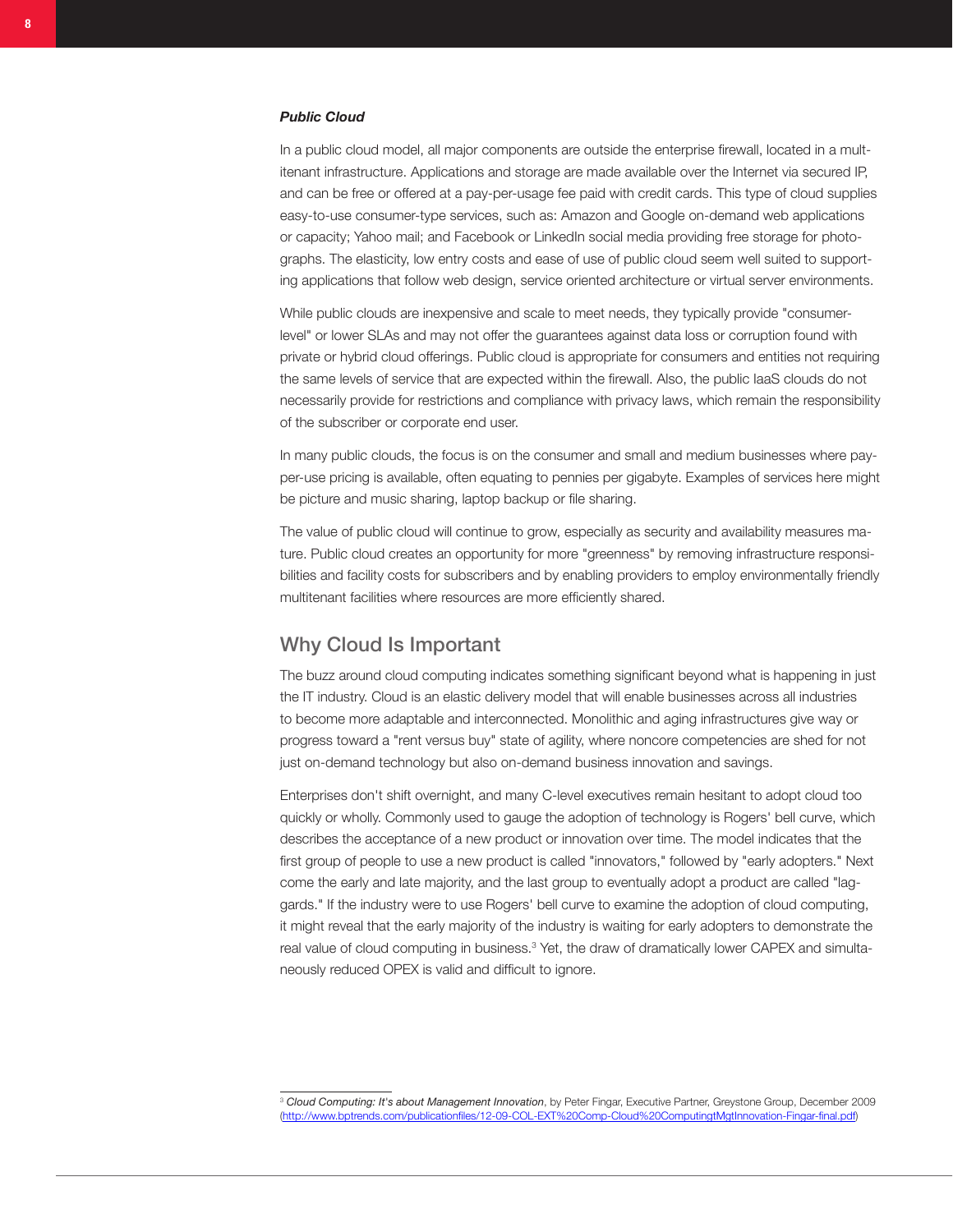#### Value to the Enterprise

Cloud is important for the enterprise because it is designed to distribute business value in a most cost-effective, efficient and nimble way to existing infrastructure and processes. Consumption driven cloud commerce moves the enterprise focus from fixed costs and large purchases, which typically are not fully utilized, to smaller, incremental and variable operating costs. Examples are when organizations overprovision in order to manage storage bursts or attempt to meet capacity planning, or even when they buy because there is budget available. These organizational efforts result in a lot of idle capacity and a longer time to realize a return on assets (ROA). Engaging cloud instead can simplify long range financial and storage planning, as the redeployment of resources is performed instantly, anytime and anywhere, to scale up or down, to support business objectives as needed.

For private clouds, the service delivery layer sits on top of enterprise IT infrastructure. In hybrid or public clouds, the enterprise's existing infrastructure can be repurposed more efficiently for core data, freed up or retired as needed. As a result, less infrastructure equates to lower data center power, cooling, facility and maintenance costs.

Also noteworthy is the opportunity for the enterprise to engage in new functionality and services through cloud deployments. For example, in the case of mergers and acquisitions, where infrastructure, platforms and protocols may not integrate, cloud computing can come to the table with on-demand services. So, rather than assimilating architecture, the expanded business can leverage cloud-based deployment of services and instead focus on generating revenue.

IT organizations must respond quickly to internal requests for new applications, infrastructure or capacity. In some cases, if IT is unable to provision, implement or respond fast enough, the business units may go out and "get their own." As any IT manager knows, ad hoc platforms can lead to unnecessary compliance ramifications and financial or litigation risks, and IT will eventually wind up supporting those different platforms anyway. In cloud computing, IT departments can quickly meet requests for services and time to market while mitigating risk and maintaining influence.

#### Win-Win for Subscribers and Providers

Cloud involves the subscriber and the provider. The service provider can be a company's internal IT group, a trusted third party or some combination of both. The subscriber is anyone using the services. Cloud storage economics enable both subscribers and providers to benefit. Providers gain economies of scale using multitenant infrastructure and a predictable, recurring revenue stream, while the subscriber list of benefits includes:

- Shifting storage costs to an operating expense: pay for use
- Lowering of operating expenses and the drain on IT resources
- Trimming management overhead and operational expenses
- Balancing the value of data with SLAs and costs
- Gaining business flexibility with subscriber controlled, on-demand capacity and performance
- Future-proofing: storage media can change below the cloud layer without disrupting services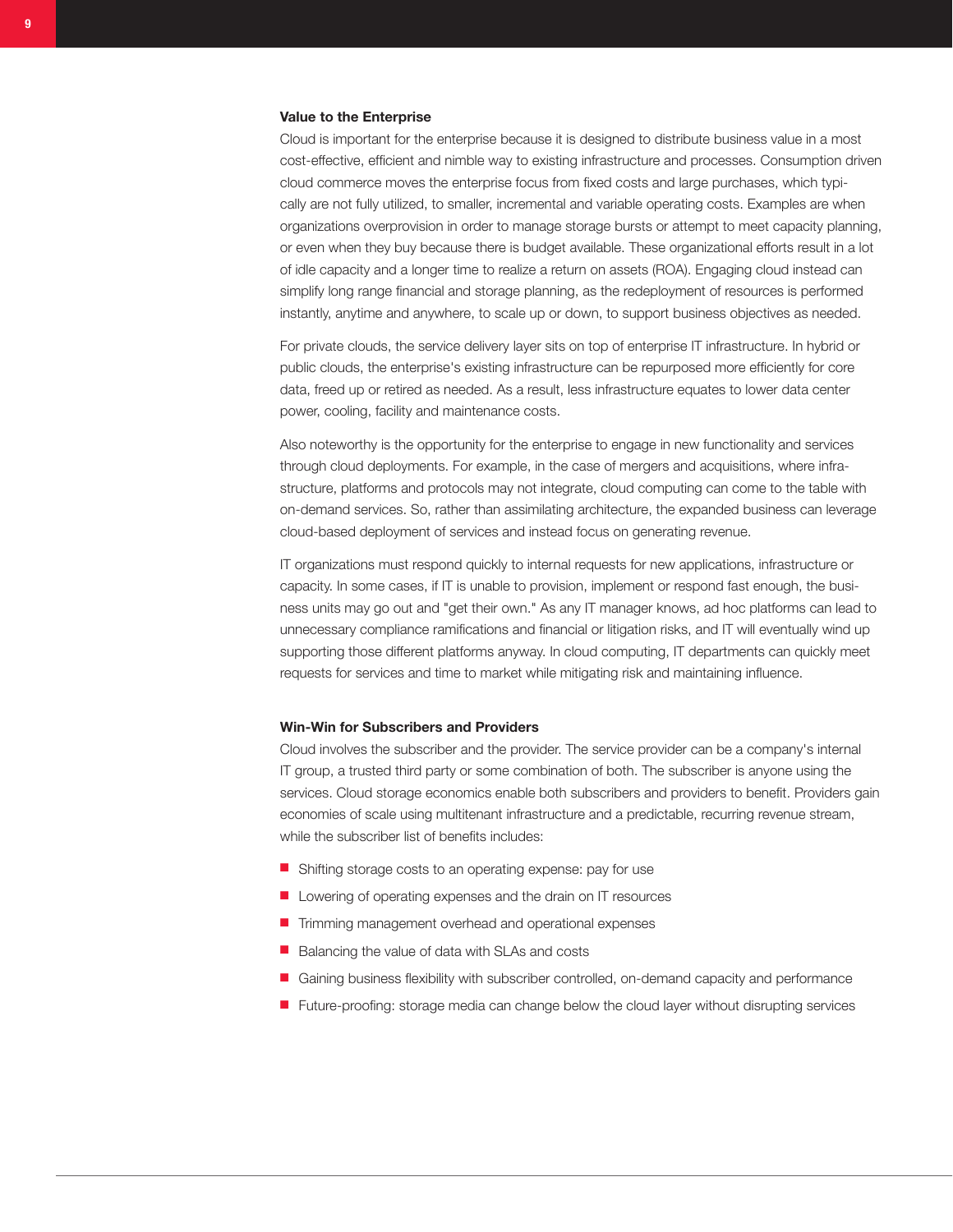<span id="page-9-0"></span>To fully realize these benefits, cloud storage needs to be:

- Rapidly scalable, both up and down, and to tremendous multipetabyte capacities
- Elastic, to quickly adapt underlying infrastructure to changing subscriber demands
- SLA driven, automated and integrated to provide swift response times
- Policy-based, with deep levels of automation to move data as required
- Secure and reliable
- Able to control geographically dispersed data
- Able to provide on-ramps that eliminate disruption of existing infrastructure, offer connectivity choices and provide functionality to populate the cloud from multiple sources

## Getting Started

Enterprise and large organizations are trying to gain traction in the cloud space, evaluating when and where to start. They are weighing the opportunities to efficiently manage massive, and growing, amounts of digital asset storage with potential risks and costs of offloading assets beyond the firewall.

But moving to cloud is more than figuring out which type of services might best suit the business at any given time. To be successful at reducing costs and building fluidity, Hitachi Data Systems recommends taking a measured approach to deploying cloud for the enterprise. By evaluating the risks and benefits of any given cloud deployment, and understanding how to ensure alignment with business needs, the enterprise is better equipped to proceed. Below are key areas of concern that enterprise organizations are examining.

### How to Spend More Efficiently for Lower IT Costs

Increasing business demands and regulations, the explosion of new data requirements, growing complexities and the burden of legacy systems with suboptimal utilization rates are all part of the daily balancing act between cost and delivery in the enterprise data center. Managing it all has traditionally involved the capital outlay and upfront purchases of more equipment than is needed at the time, to handle fluctuations in storage requirements and internal business processes. Over time, a buildup occurs of underutilized storage, multiple retention copies and RAID protection needs, and the lack of mobility materializes. Yet, when we examine the big picture more closely, it is plain to see that hardware costs make up only a portion of the overall costs of ownership. Enter the lurking OPEX for device migration, backup and recovery, scheduled downtime, change management and environmental inefficiencies, plus the human resources to manage it all. Then, as equipment ages and flexibility wanes, the IT organization is left to sweat the assets and manage against flattened budgets.

In a cloud deployment, the opportunity to shrink both CAPEX and OPEX arises, and the agility factor swells. Cloud methods allow harmonious sharing of resources flexibly across the business needs, thereby reducing the expense of deploying clouds on private infrastructure or initiating on-demand services through hybrid and public clouds. Fewer resources are needed to manage more storage in the cloud and utilization rates dramatically improve because of the higher levels of virtualization and automation in a multitenancy environment. What emerges may be the room and money to do new things.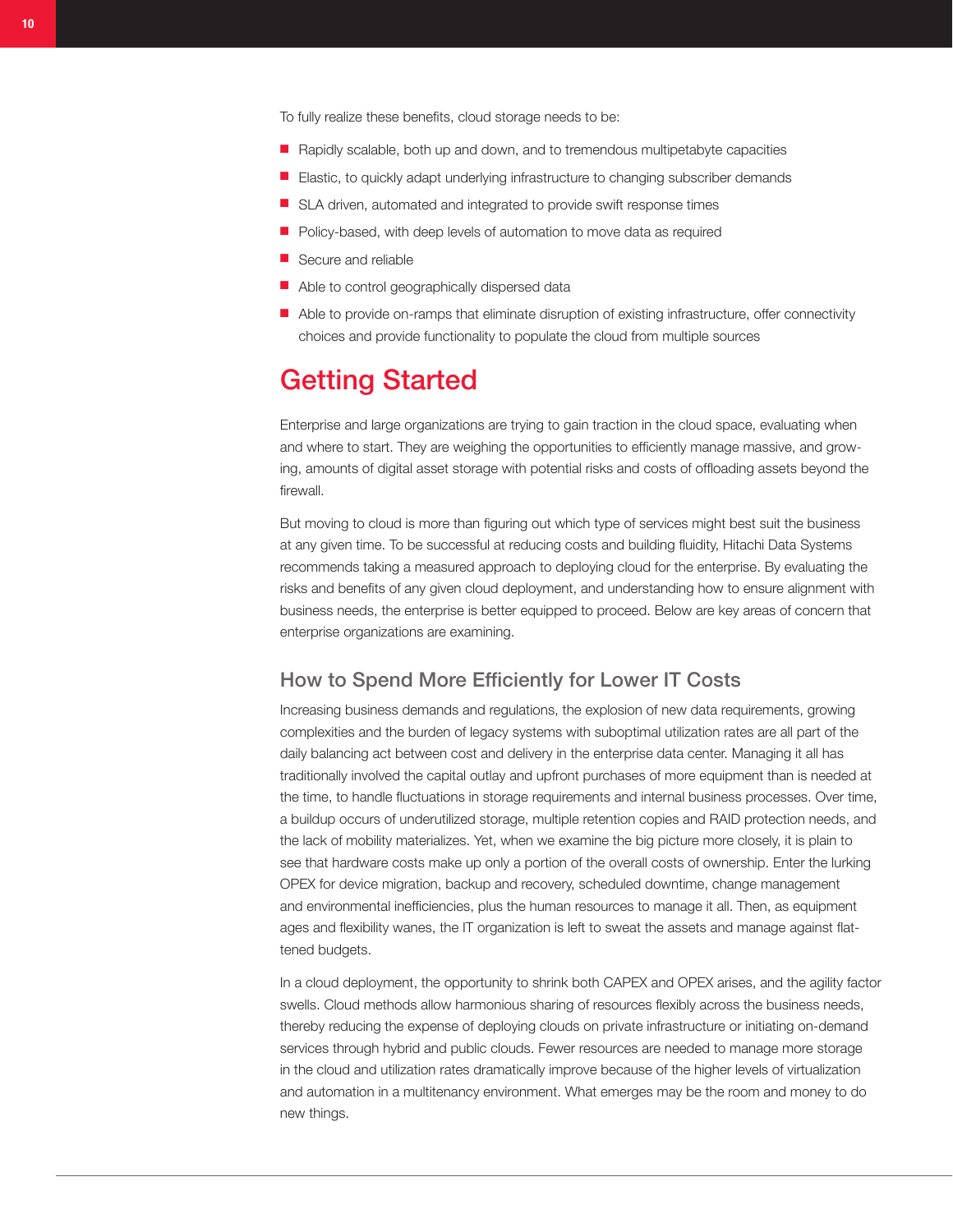## <span id="page-10-0"></span>What to Know about Emerging Standards

Cloud computing is still evolving. While no standard protocols for operating cloud have been adopted across the industry at this time, standards are being built to encompass access, security and other critical elements. Hitachi Data Systems is an active participant in the industry organizations, which are evaluating and developing standards. Because storage systems and the data they contain play an important role in helping organizations comply with regulatory and legal obligations, it is essential to understand and protect that data, no matter where it resides. Cloud storage standards can help define roles and responsibilities for data ownership, archival, discovery, retrieval and retirement. SLAs around data storage assessments, assurance and auditing will also benefit from being defined in a consistent mode.

## How to Scrutinize SLAs in the Cloud

SLAs set a common understanding about services, priorities, responsibilities and guarantees, and usually contain specific metrics around uptime, performance or other attributes. In cloud scenarios, understanding exactly how SLAs are measured is critical to maintaining the enterprise's day-to-day business operations. Reporting and analysis are also integral to ensuring that there are no surprises. For IT professionals to trust and adopt cloud services outside the organization, SLAs and expected quality of service (QoS) will need to be part of the contractual relationship with the service provider that owns the infrastructure.

Hitachi Data Systems recognizes the importance of asking the right SLA questions of potential service providers. Ask if there are guarantees on data resilience. Ask what metrics are used for availability in the cloud. SLAs for data storage availability, reliability and resilience have typically been measured on a time-based metric (e.g., how many minutes of downtime or outage are acceptable per year for a certain type of data). The same should hold true in cloud; however, not all SLAs are alike. Some cloud providers may offer availability guarantees of just the service and not the underlying infrastructure levels. Another example might be a metric that computes the number of executed tries rather than the standard availability measurement of three, four or five nines, resulting in lessthan-acceptable service levels. Enterprise organizations will want to "get granular" and ask providers about each level of infrastructure within the multitenant environment to ensure that SLAs are thoroughly defined and can be guaranteed. Consider the application, server, network and storage layers of infrastructure.

## How Security and Legalities Translate to the Cloud

Apart from inherent advantages that cloud brings to business, the scare of exposing potentially sensitive data or failing to meet fiduciary and legal mandates keeps some organizations from deploying. Protecting data is a legal requirement in most countries, and organizations must also comply with industry standards, internal security policies and customer requirements for data handling. Most enterprises don't yet have the depth of experience with cloud to be confident that service providers are implementing security and limiting access in the manner that meets the enterprise's corporate standards or compliance requirements. Knowing the provider's security procedures and understanding any risks with approaching cloud can assist the enterprise in continuing to meet SLAs and alleviate security and regulatory issues.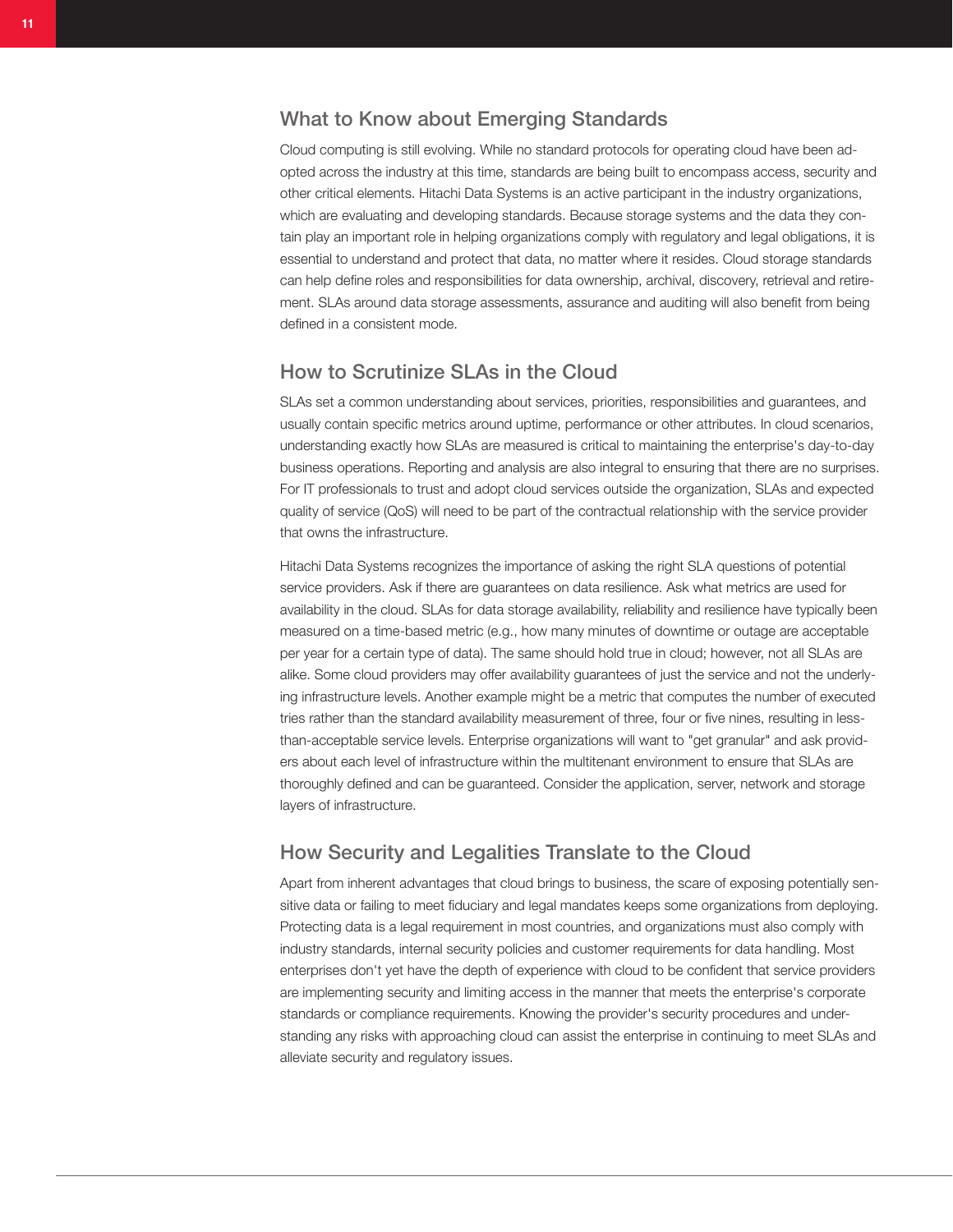<span id="page-11-0"></span>Hitachi Data Systems has identified seven areas of cloud security concern:

- Lack of common standards to apply across entire IT infrastructure
- Data leakage due to inadvertent exposure
- Accountability
- Access and control over sensitive data
- Access and control over business processes
- Compliance regulations, including data retention, chain of custody, e-discovery, etc.
- High costs to recover from data breach, data loss or malicious activity

And, in examining the drivers for cloud security, they are consistent with drivers for storage security:

- Compliance with external regulations: data retention, secure transactions, data preservation and sanitization, and protection of personally identifiable information
- Compliance with internal and corporate mandates, finance and human resources policies, and protection of intellectual property
- Protection of IT infrastructure
- Defense of company brands and customer retention

These areas of risk in the storage ecosystem are the reasons why enterprise organizations must remain stalwart in their data security strategies. Data continues to be the most valuable asset of any company and where the most exposure resides. It is important when moving to cloud, to be sure that security extends to storage management tools and the layers of the infrastructure upon which the cloud sets.

IT managers may be reluctant to hand over data and services to a third party because of the lack of visibility; they may not know if there is proper segregation from other tenant data and what security protocols are in place for the physicality of the cloud, including both the infrastructure and the housing facility. Inquire whether the cloud provider is capable of performing functionality such as encryption, masking, immutability and shredding if those will be required to meet SLAs and security needs. For legal services in the cloud, such as e-discovery and sustaining the chain of custody, the organization needs to ensure that the cloud environment will not impact or change these. Also, having audit logs readily available and tamperproof is essential, as is the ability for employees of the security vendor or cloud provider to make unauthorized changes.

More in-depth analysis on security as it pertains to cloud computing is outside the scope of this paper. Monitor the Hitachi Data Systems website and other cloud security organizations to stay abreast of developing progress.

### How Cloud Addresses Changing Storage Needs

Knowing what type of cloud to deploy and at what time can lead to highly efficient storage management for the enterprise. Cloud offers the advantages most desired in an agile data delivery model, including:

- Ease of deployment
- High levels of automation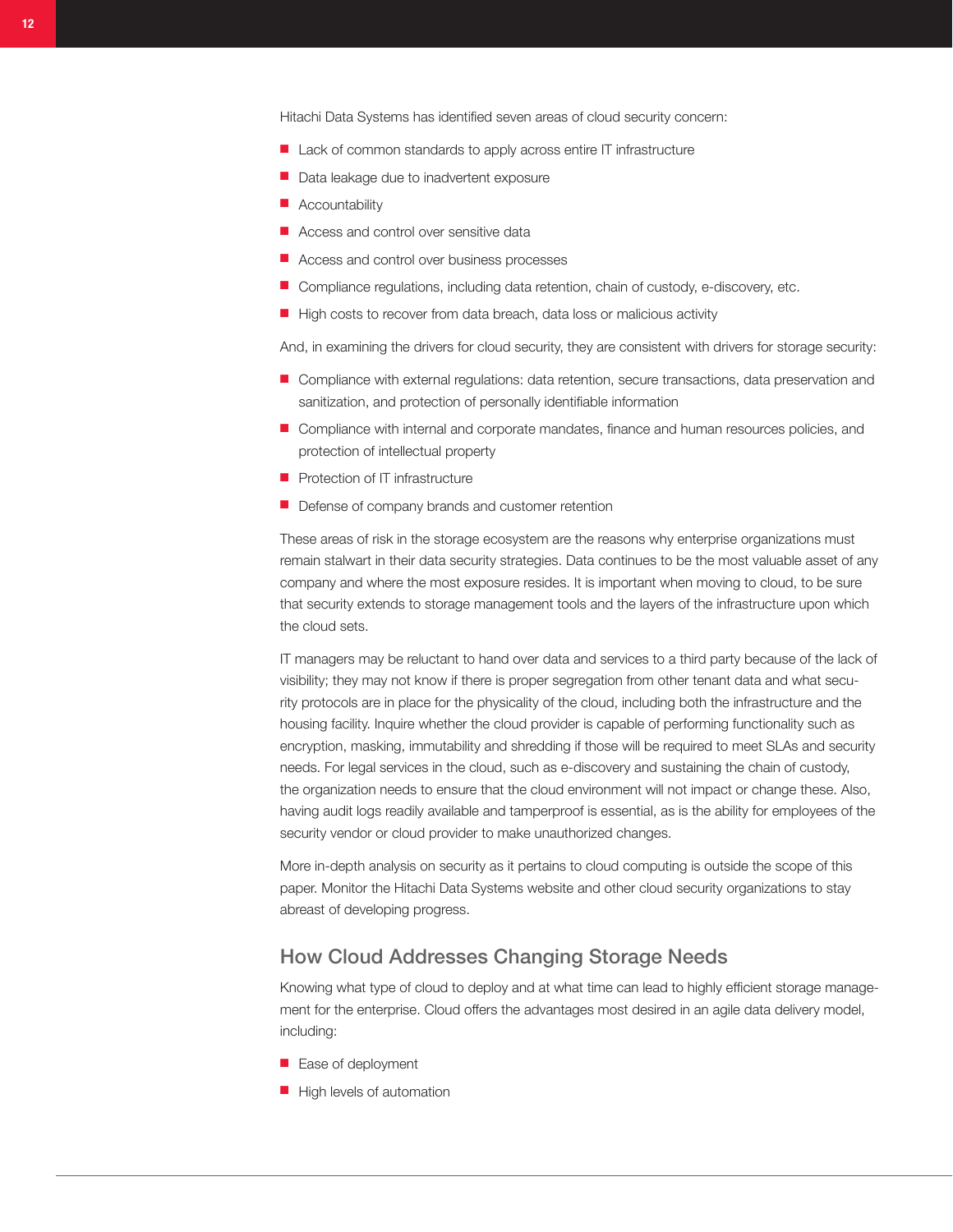- <span id="page-12-0"></span>■ Consolidation of storage tiers
- Provisioning of storage to fluidly scale up or down
- Increased storage utilization
- Integrated management of heterogeneous devices

Take migration of data, for example. Research has found that when implementing energy efficient systems, IT managers are challenged by the costs, disruptions and complexities associated with migrating data from legacy systems to the new ones.4 In cloud deployments, IT managers will want to ensure that service providers are operating highly efficient infrastructure capable of seamlessly migrating data to new tiers of storage in accordance with SLAs and security needs.

Effectively tiering data in the cloud also helps organizations align the business value of data with the cost of storage. Managing tiers in the cloud will require automated movement of data so that the entire environment can be managed via policies and without human intervention. And by employing highly scalable, virtualized block and file storage, the service provider can shield subscribers from changes to underlying infrastructure while providing exceptional efficiency gains.

Cloud storage is also well suited for latency-tolerant enterprise applications such as backup, archive, disaster recovery and cyclical peak workloads; for nearline file storage capacities; and for leveraging subscriber policies across geographic distances.

# Best Practices and Use Cases for Deploying **Cloud**

To date, adoption of cloud by the enterprise is seen predominantly in the private cloud space. Over time, the assumption is that enterprise organizations will garner more confidence in the maturity of external cloud offerings and security through trusted partners. Hitachi Data Systems takes the stance that enterprise organizations can best capitalize on the cost advantages of cloud computing while protecting data, by moving in a phased approach from private to hybrid and eventually to public models over time. These practices can help the enterprise business enter the cloud environment safely and cost-effectively, to quickly begin seizing operational cost reductions.

## Adopt Cloud at Your Own Pace

A good rule of thumb for the enterprise is to adopt cloud based on business needs. By deploying private cloud, the enterprise forgoes painful and expensive forklift changes and leverages existing investments. In this phased approach, the enterprise can realize incremental improvements and cost reductions by first adopting private cloud and gaining a more thorough understanding of how to deploy and utilize cloud services within the safety of the data center. Then, the business is able to make better decisions about what data and applications to deploy through a trusted partner and eventually within a public cloud.

<sup>4</sup> Source: ESG Report, *Global Green IT Priorities: Beyond Data Center Power and Cooling*, November 2008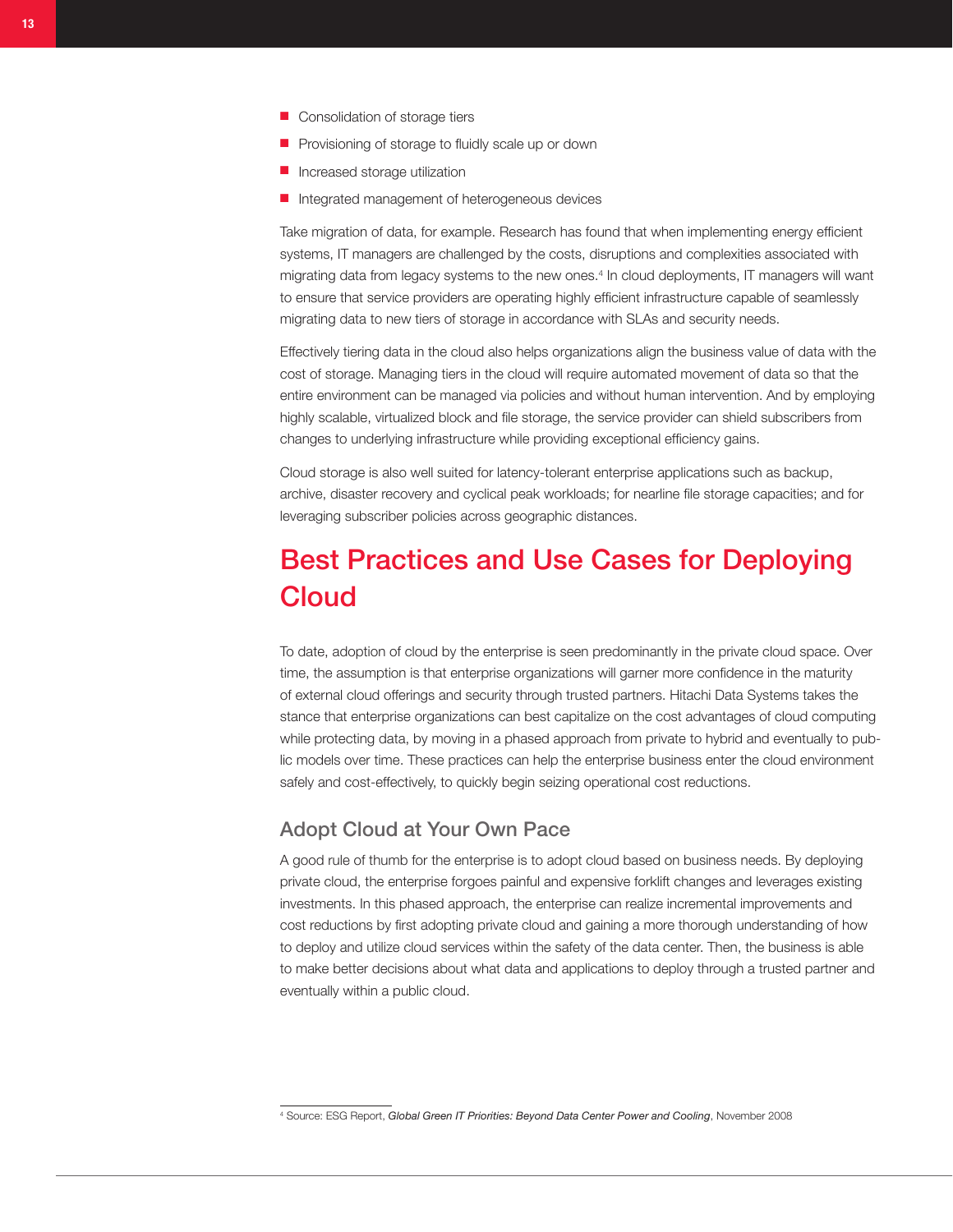## <span id="page-13-0"></span>Move from Peripheral to Core Data

Start by identifying data that may have lower business value and less stringent SLA requisites, such as "Tier 3" data types, including stale, unstructured content, home directory shares or static content. See [Figure 2.](#page-14-1) This peripheral data is usually parked on primary NAS storage or other storage repositories. File tiering can be a very effective way to offload this type of burden from primary data center storage to the cloud.

Often, the file environment grows out of control, leaving the IT team to straddle protection copies, de-duplication, virtual tape libraries and tape backup to keep these copies online or at higher performance levels than are necessary. By moving it to the cloud as secondary storage, the enterprise is able to reclaim and even centralize primary file share space, reduce backup and lower OPEX costs associated with tending to legacy data that often requires much care and feeding to maintain, without impact to existing business processes. The enterprise also can save on backup hardware and software licensing, since the amount being backed up is reduced. SLAs can still be driven to allow rapid, online access to older inactive content, and the enterprise gains more efficient usage of storage, power consumption and staff resources. Upfront CAPEX may also be reduced, including capacity planning, oversubscription of storage, unpredictable business usage and storage refreshes.

## Simplify for Greater Operational Efficiencies

Along the continuum of offloading data to the cloud, it is important to consider services that can quickly elevate savings by freeing up resources and improving operational efficiencies. Moving archive content, for example, out of the data center to a managed pay-per-use service in the cloud can alleviate the need to maintain (or purchase new) onsite archive systems while upholding compliance requirements. For the private cloud physically located on the premise, the day-to-day management is trimmed, as are those CAPEX dollars. As the enterprise later shifts to its trusted partner providers, so do the cost implications of the footprint, such as power, cooling and floor space. In both cases, the enterprise can avoid developing irrelevant expertise or applications, and continue consolidation efforts on a pay-per-use scale.

## Target Cost Centers for Adding Business Value

When assessing what to move into the cloud, consider areas of the data center that are cost centers. Backup often surfaces to the top of this elimination wish list for many IT groups. Backup is expensive and recovery can be problematic; it basically can become a cost center in itself. The use case for backup-to-the-cloud as a storage service can reduce total costs of ownership by minimizing or eliminating manual processes centered on often less critical applications, plus the storage costs of physical media, data reduction technologies, shuttling or shipping services, and so on. Finding a trusted repository, appropriate levels of availability and SLAs for corporate backups are paramount here.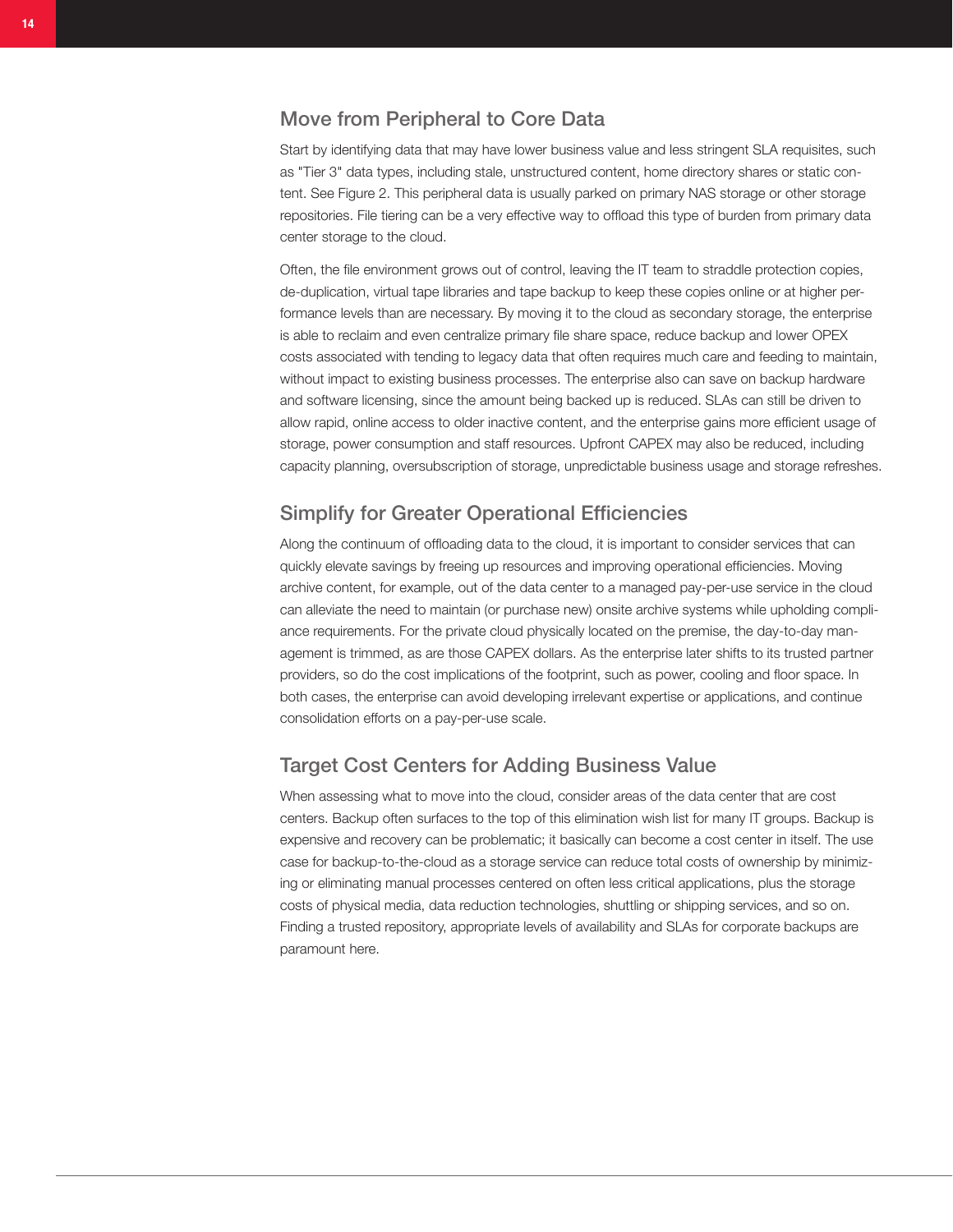<span id="page-14-1"></span><span id="page-14-0"></span>Figure 2. Hitachi Data Systems recommends a phased approach to deploying cloud.



# Understanding Cloud Enablement from Hitachi Data Systems

For the enterprise considering private cloud, and for providers seeking cloud enabled infrastructure, Hitachi Data Systems facilitates highly scalable and reliable SLA driven deployments that are safe, secure and cost-efficient. We recognize that there is no assembly line approach to producing or deploying cloud, and we believe that an integrated portfolio of technologies is required to sustain successful cloud operations. Hitachi Data Systems already has an integrated portfolio and is a trusted infrastructure vendor, with deep roots in virtualized, scalable and high performance architecture built for the multipetabyte environment.

Through its agile cloud enabled technologies, Hitachi Data Systems is able to help the enterprise virtualize all existing storage resources into a single, agile, service oriented infrastructure to reduce storage costs, mitigate risks and simplify management amid changing demands. And as Hitachi Data Systems continues to expand its focus into vertical markets, it makes an excellent strategic partner for telecommunication companies, service providers and systems integrators dedicated to providing hybrid and public cloud offerings. Beyond cloud enabling architecture and services, Hitachi Data Systems is focused on providing a sound strategy and guidance for its enterprise customers. We offer end-to-end cloud solutions that foster true value and ease of deployment, and triumph over the typically stressed enterprise data center.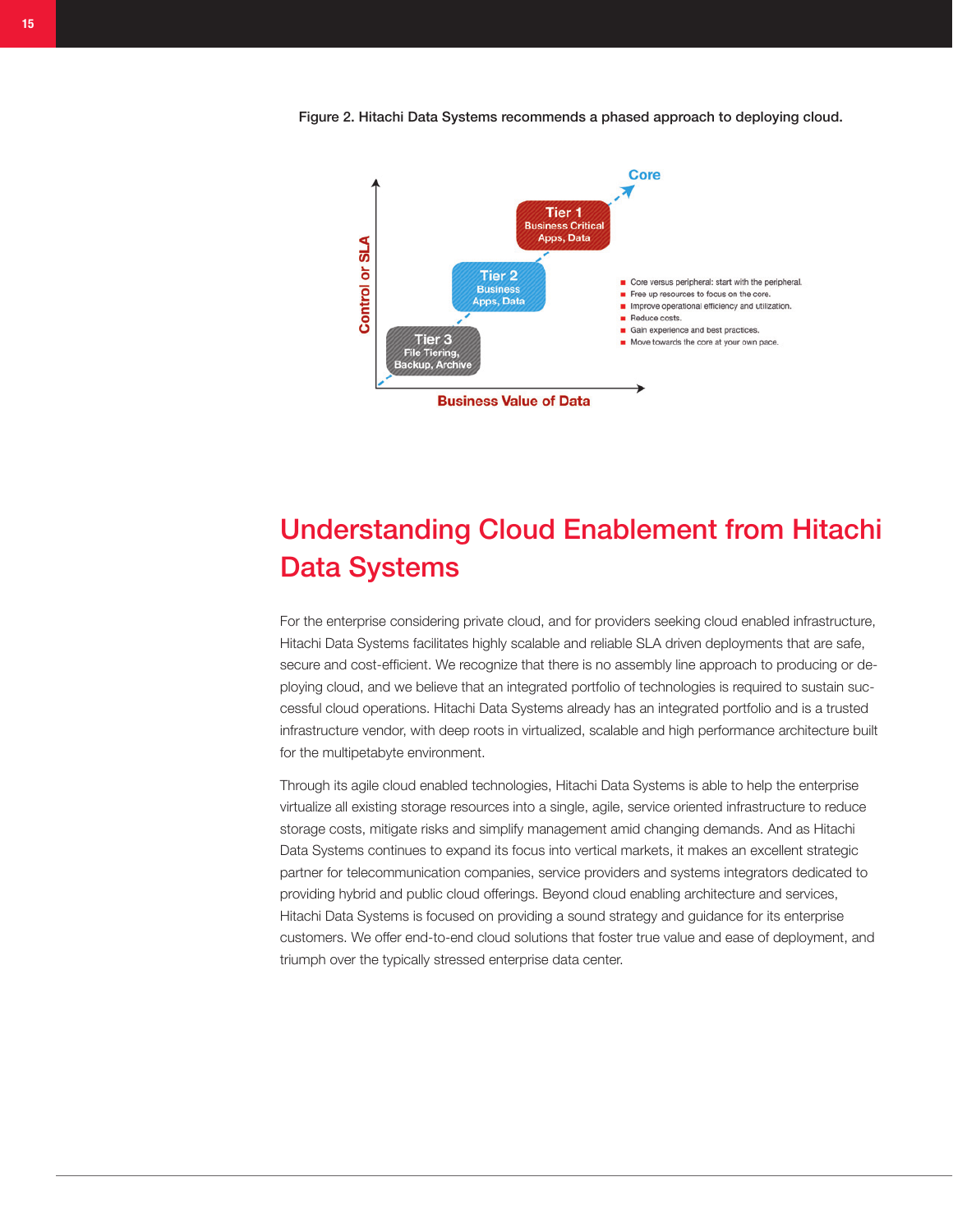## NEW! HITACHI CLOUD SERVICES FOR PRIVATE FILE TIERING

Hitachi Data Systems has recently made generally available Hitachi Cloud Services for Private File Tiering, a fully managed, consumption-based cloud service that moves legacy or lower value unstructured data into a cloud storage environment located within an organization's data center.

#### How It Works

Data stays at the organization's site and facilitates pay-for-usage storage. The physical infrastructure at the organization's site is remotely managed by Hitachi Data Systems. When new storage is required, the request is automated and fulfilled based on the pre-defined thresholds and policies, and it is remotely provisioned and managed by Hitachi Data Systems.

#### **Benefits**

This Private File Tiering cloud offering allows organizations to:

- Tier multiple NAS filers to their resident cloud infrastructure over local high speed networks (LAN/MAN)
- Reduce management overhead and provide necessary skills to optimize storage
- Consume resources as a service and pay only for what is used
- Gain operational and capital expense savings while simplifying IT management
- Improve performance of primary NAS environment

Hitachi's Cloud Service for Private File Tiering helps organizations manage the explosive growth of unstructured content in their environment, reducing operational and capital costs as well as providing an agile infrastructure to maintain an edge in today's competitive marketplace

#### Storage Economics for the Hitachi Cloud Services for Private File Tiering

The Hitachi Data Systems Private File Tiering solution helps enterprise organizations lower the total cost of ownership (TCO) by at least 25%. When comparing estimates of business as usual (local NAS data storage TCO) to those of the Hitachi cloud solution, there is a significant cost benefit with the Hitachi cloud solution. With all configuration sizes, there is at least a 25% reduction in the unit cost TCO for owning and managing the file and content environment. The graph below shows the relative unit cost (TCO/TB/Year) comparison for each configuration size. The TCO model consists of costs related to storage capacity, number of storage systems managed, software, services, management labor, power, cooling and depreciation and assumes a data growth rate of 30%, a utilization rate of 66% and a depreciation term of four years.

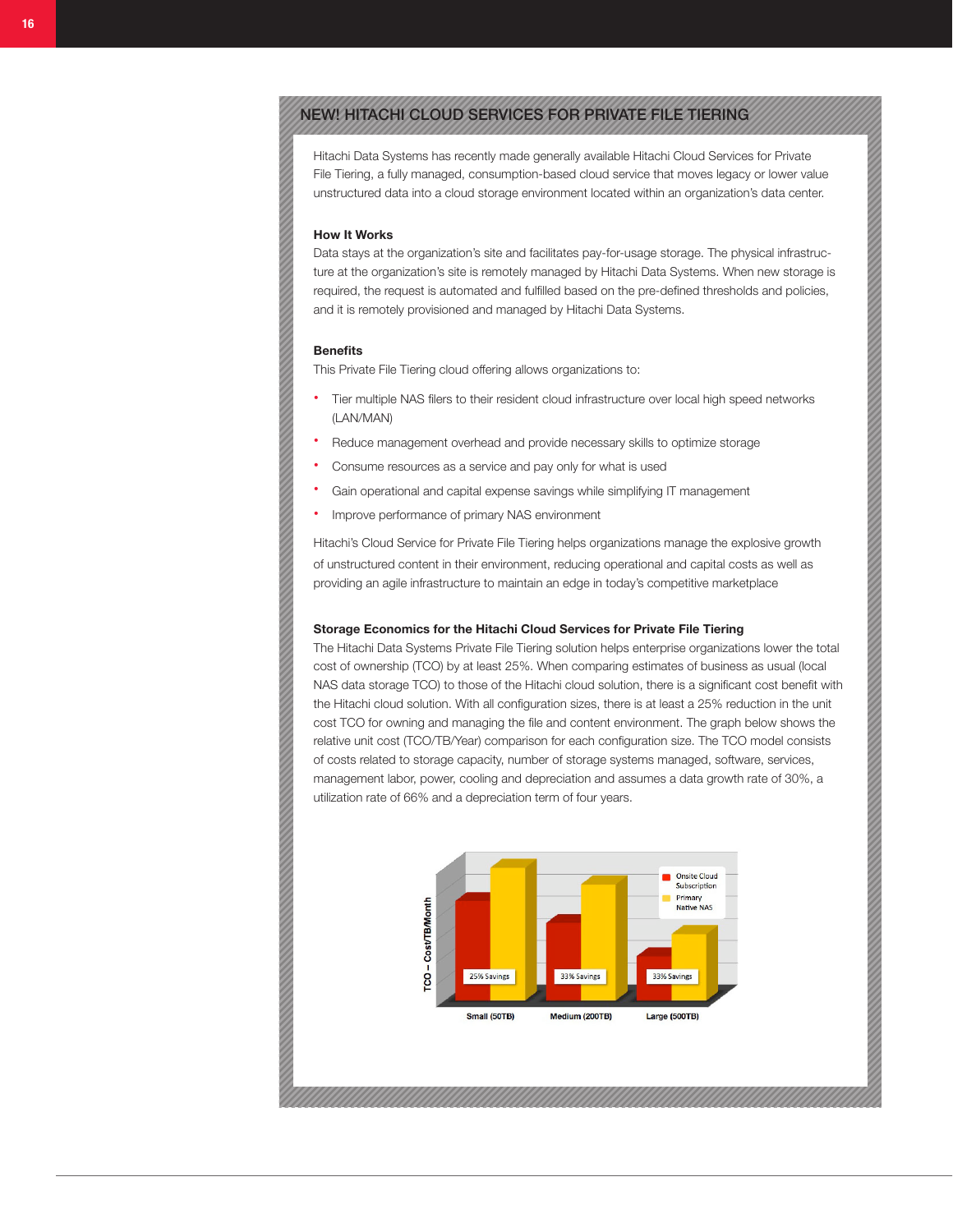## <span id="page-16-0"></span>Cloud Strategy Simplifies Adoption

Hitachi Data Systems amplifies its heritage of data center reliability, availability, storage efficiency and performance with an agile cloud strategy. By now, the enterprise organization is aware that cloud is not a particular product, but a way of delivering IT services that are consumable on demand, elastic to scale up and down as needed, and follow a pay-for-usage model. To enable the diverse uses within an agile cloud or data center, Hitachi Data Systems is able to capitalize on its proven virtualized and integrated block, file and object technologies. Using a single, underlying infrastructure that is reliable, scalable, multitenant and multitiered, Hitachi technology delivers integrated search, migration and archive capabilities, and securely virtualizes IT assets into consolidated, easy-to-manage pools of resources. Subsequently, these resources can be provisioned as needed to support a wide range of infrastructure and content services in private, hybrid and public clouds. Advanced architectures such as a single Hitachi Content Platform, for example, can support an enterprise and cloud simultaneously.

#### Core Principles and Differentiators

This agile cloud strategy and Hitachi cloud enabling technologies are built upon a core set of principles to best support enterprise and provider organizations with deployment solutions and services. Every feature or functionality within our products is built to be applicable to the dynamic data center and the cloud.

- Flexible and Dynamic Infrastructure. These core attributes are designed to meet the notions of on-demand and just-in-time services, and enable seamless continuity from the data center into the cloud with zero learning curve or application disturbance.
- Automation and Integration. These built-in software tools ensure highly automated, reliable, repeatable and scalable processes that help diminish operating costs associated with manual steps and human interaction.
- Security and Privacy. End-to-end security practices and authenticity can guarantee privacy and data protection for the entire data asset lifecycle, including encryption of data at rest (while residing on internal drives) and in flight (during transfer); support of object-level encryption at the source; credential interlock between core cloud and edge customers; and immutability with "write once, read many" (WORM) technology. Namespaces provide segregation of storage in multitenant or shared environments, and their use with encryption throughout ensures that data cannot be read or accessed without permission.
- Data Mobility. In the virtualized environment, data must be fully liberated, policy bound and allowed to move freely and reliably between instances, locations or geographies.
- Reliability. Inherent protection functionalities, such as object-based replication and hardwarebased RAID, bolster resiliency and data sentry.
- Cost-effectiveness. Use common management and integrated technologies that orchestrate highly efficient automation, processes, utilization, migration, tiering and scalability to support rapid resource deployment for lower CAPEX and OPEX opportunities.
- Scalable and Flexible. Ensure that the core infrastructure behind cloud deployments is truly scalable and flexible to eliminate silos of data and able to deliver services for less.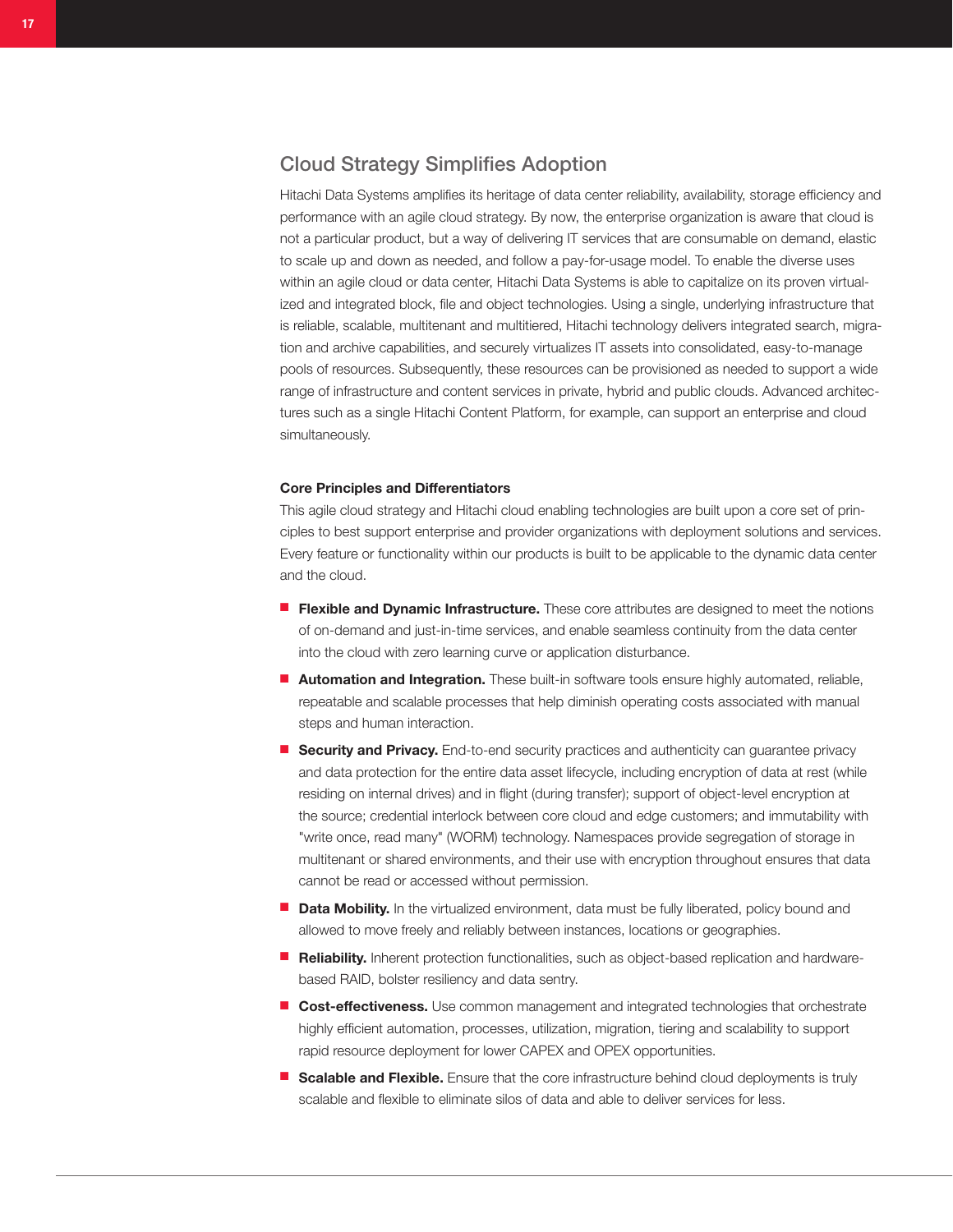Delving further into what makes the distinction between cloud offerings, Hitachi Data Systems delineates the following competitive differentiators of its architecture:

- One Platform, All Data. There is no need to purchase separate islands.
- **Multitenancy.** Logical partition ensures segregation of administration.
- REST Interface. Industry standard protocol is embedded for direct and reliable connection to the cloud.
- Chargeback Enabled. Instant cost visibility and accountability is provided.
- Tenants and Namespaces. Logical segregation of management and of data is supported with customizable data management personalities and access rights, and security layers to prevent unauthorized access.
- Compression and Single Instancing. Capabilities improve cloud storage profitability.

#### Key Benefits

The Hitachi cloud offers up important business benefits, including:

- Safeguard for Data Assets. Logical partitioning and safe multitenancy, access rights, end-toend encryption and on-the-fly encryption, and security control layers thwart unauthorized admittance, and immutable media prevents alteration of fixed content.
- CAPEX and OPEX Savings. Consolidation and multitenancy, plus just-in-time consumption support increased returns on assets. Many of the existing Hitachi products found in enterprise data centers can be extended for new use case because of built-in capabilities, including multitenancy, encryption and immutability.
- Greater Utilization Rates. Useful lifetime of onsite assets is extended, and aged or reference content moves from primary assets (such as NAS) to cloud, which frees up assets.
- Storage Service Level Management. Multiple QoS tiers become available to cloud to better leverage data mobility services and increase flexibility.
- Enhanced Business Continuity. Higher levels of automation for policy management, provisioning and nondisruptive migrations keep assets available at all times; superior reliability and "always there" cloud storage improve uptime, minimize reliance on legacy data protection and even save on licensing fees.
- <span id="page-17-0"></span>■ Investment Protection. Connectivity choice and on-ramps (see [Figure 3\)](#page-17-0) allow population of the cloud from multiple sources within existing environments, without disrupting applications or users.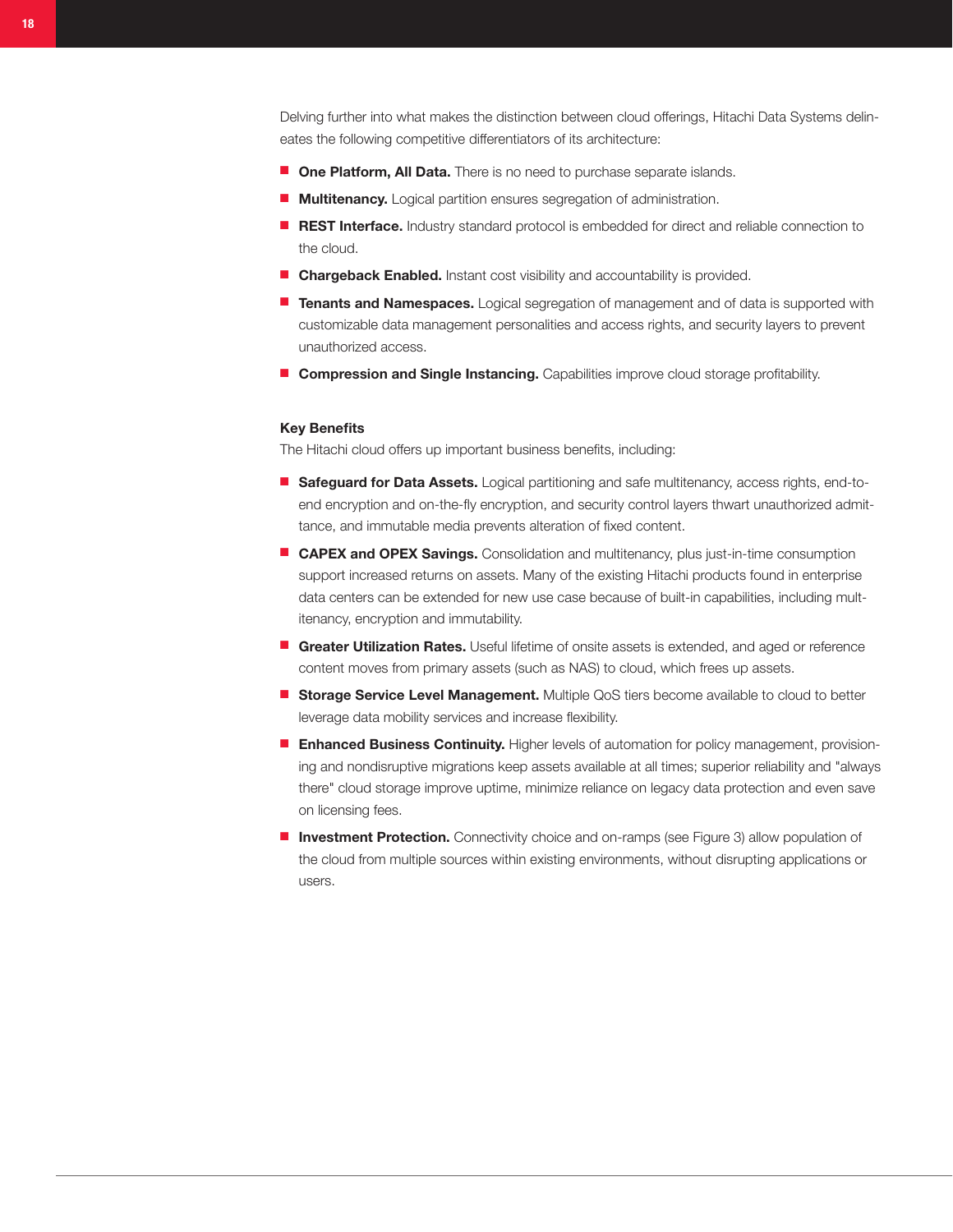

<span id="page-18-0"></span>Figure 3. Cloud on-ramps allow population of the cloud from multiple sources within existing environments.

## At the Ready with Managed Services for Cloud

As commerce shifts its focus to cloud, service providers will want to further develop existing managed services offerings to include a broader set of information requirements. IDC reports that managed services is among the fastest growing segment within the delivery of storage professional services to address the growth and management of tremendous volumes of data. To support the evolving needs of enterprise organizations, Hitachi Data Systems Professional Services has expanded its suite of managed services pertinent to cloud deployment, including Residency Services and Remote Management Services. These managed services offer critical building blocks for Hitachi to now provide Utility-based Services to the enterprise or service provider deploying cloud, and help derive greater value and optimized performance from existing assets for new use cases.

#### Residency Services

Developed to facilitate a higher and quicker return on storage investments, Residency Services help the enterprise to fill critical gaps in staff skills or experience while improving asset utilization and performance, and achieving service level objectives. Experienced and "best fit" Hitachi Data Systems consultants are assigned to the engagement in the areas of SAN, mainframe, open systems and replication evaluation. The consultants implement industry standard processes, tools, training and best practices.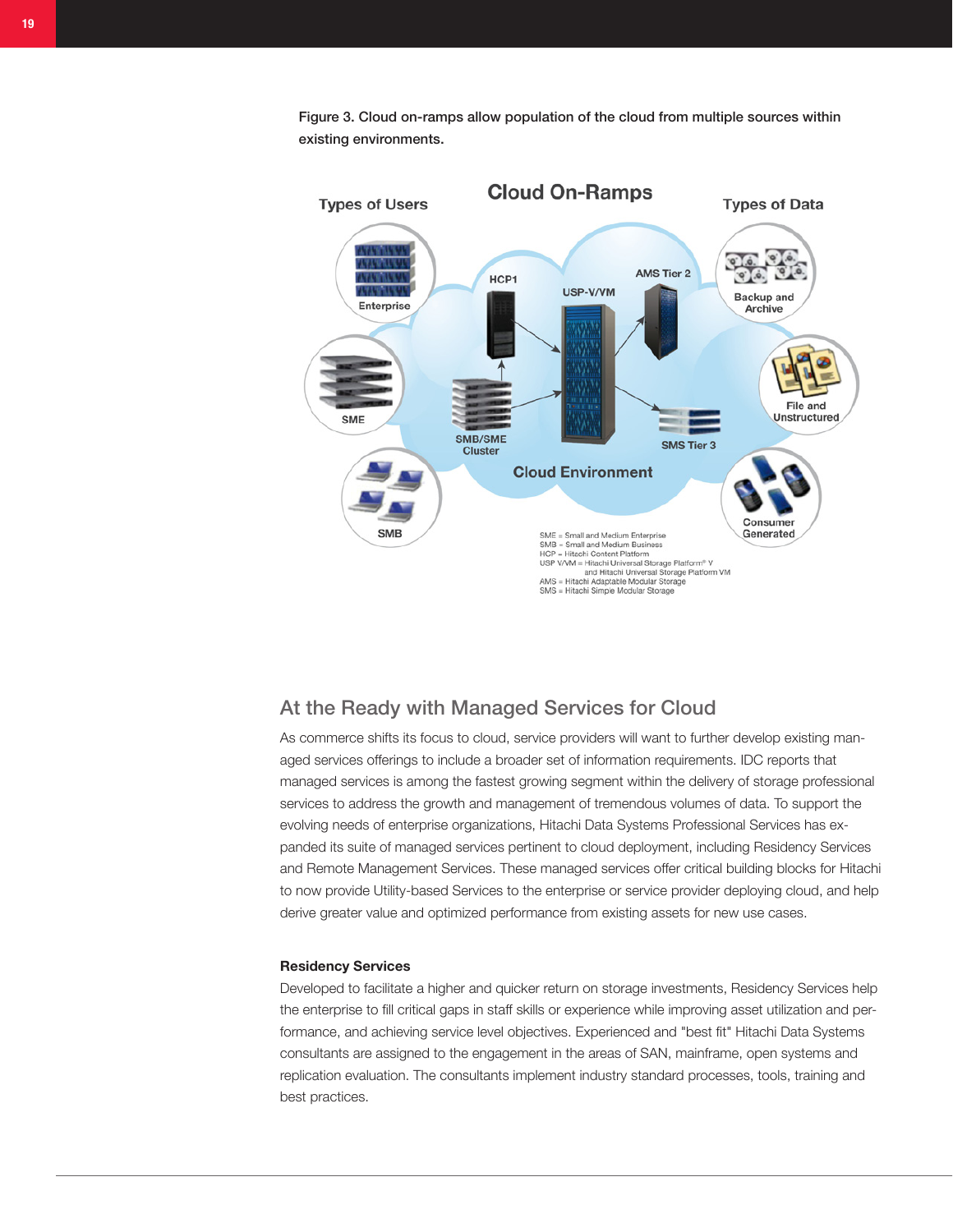## <span id="page-19-0"></span>Success Story Highlight: **Telstra**

Telecommunications leader Telstra signed a \$50 million, five year contract to provide cloud computing services to Visy, a global manufacturing company based in Melbourne, Australia, with over 8,000 staff and operations in 140 locations across Australia, New Zealand, Asia and the United States. Visy needed cost reduction solutions to migrate its global SAP environment, and deemed Infrastructure-as-a-Service cloud computing as a way to go.

The Telstra cloud layer is built upon infrastructure from Hitachi Data Systems, chosen for its multitenant storage management abilities and tools.

*Source: IDC, July 2009*

#### Remote Management Services

Complementary to Residency Services, the Remote Management Services comprise robust reporting, real time monitoring, alerting and provisioning services, often the essential keys to efficiently managing storage infrastructure. While most organizations have flatlined their resource investments and budgets, the demands for capacity and services sharply rise and fall. The results are the need to do more and do it better, faster and cheaper. Remote Management Services help the enterprise manage and align the storage environment with established service-level requirements and best practices that enable flexible service delivery to meet changing business requirements.

#### Utility-based Services

Most cloud offerings provide flex-up options to accommodate changes in capacity or service needs. Hitachi Data Systems is unique in its ability and offering to also provide flex-down opportunities in which the enterprise actually pays only for what is used. Utility-based Services is a culmination of breadth and depth of Hitachi experience in providing managed services, allowing us to offer guidance and packaged or custom services to both the enterprise and the provider seeking revenue generation from optimal use of cloud capabilities.

## Partnering with Hitachi Data Systems

The Hitachi Data Systems team is passionate about bringing tangible results and solutions to the rapidly maturing cloud universe, to channel agility and alignment with business needs for the enterprise. The Hitachi approach to cloud allows organizations to choose the best possible product mix and delivery methods for addressing their particular cloud needs, from a selection of highly integrated products for cloud. Hitachi Data Systems is able to deliver elastic, secure and end-to-end storage infrastructure that solves the most pressing business challenges, by:

- Reducing cost with intelligent management of multitiered infrastructure
- Simplifying the IT environment and achieving operational efficiency
- Mitigating risks with a secure, highly available infrastructure
- Ensuring QoS and SLAs with enterprise-class hardware and software capabilities

To learn more about the architectures, platforms, services and end-to-end Agile Cloud Solutions available to deploy, please contact Hitachi Data Systems or visit www.hds.com/cloud.